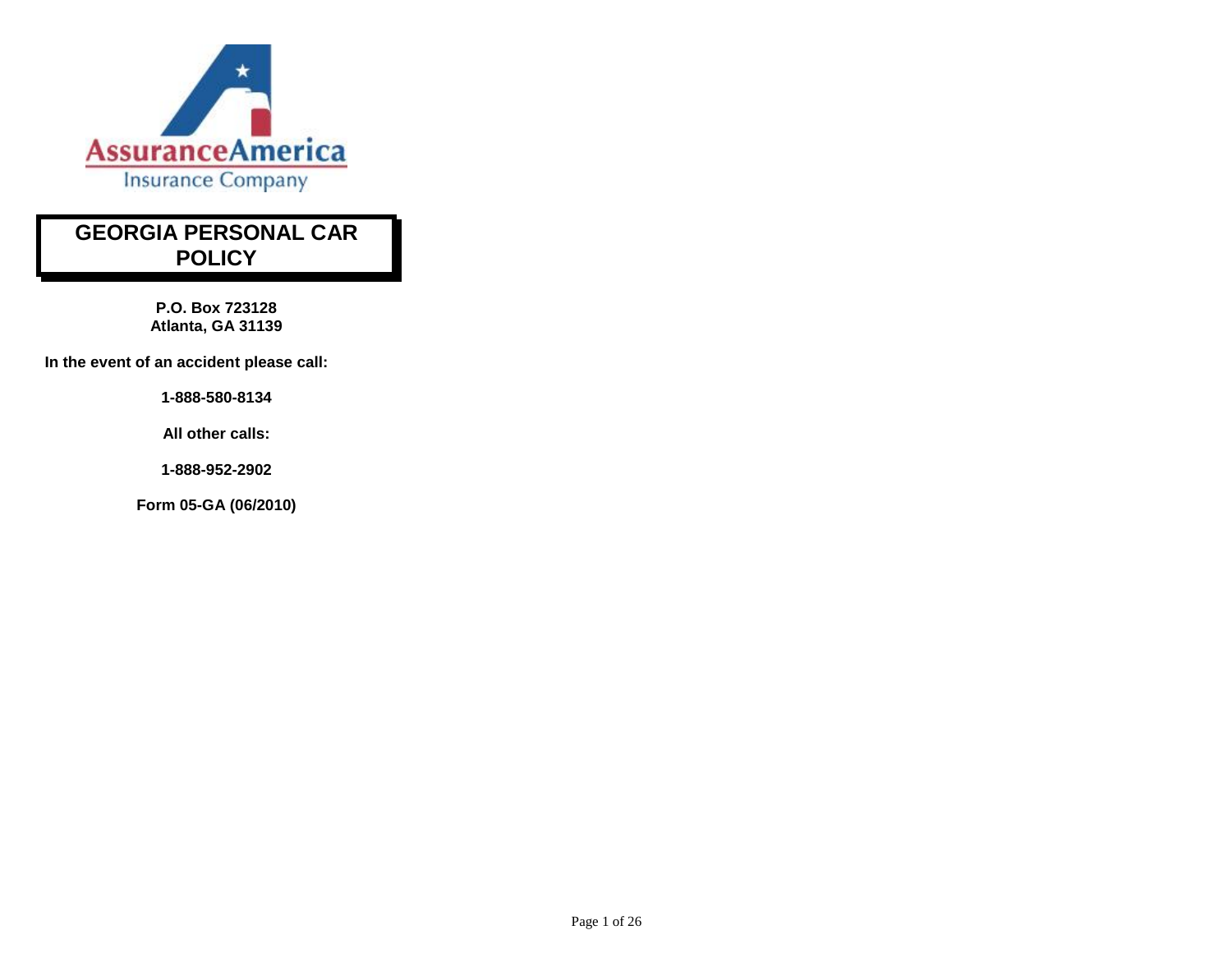### **TABLE OF CONTENTS**

### **INSURING AGREEMENT**

#### **DEFINITIONS**

#### **PART I - LIABILITY TO OTHERS**

| Insuring Agreement                     | 6 |
|----------------------------------------|---|
| Additional Definitions for Part I Only | 6 |
| <b>Additional Payments</b>             | 6 |
| <b>Exclusions</b>                      | 6 |
| Limits of Liability                    | 8 |
| Out of State Insurance                 | 8 |
| Other Insurance                        | 8 |
| <b>Financial Responsibility Laws</b>   | 8 |

#### **PART II - MEDICAL PAYMENTS**

| <b>Insuring Agreement</b>                   |     |
|---------------------------------------------|-----|
| <b>Additional Terms for Part II</b>         | 9   |
| Additional Definitions Used in Part II Only | - 9 |
| <b>Exclusions</b>                           |     |
| Limits of Liability                         | 10  |
| Other Insurance                             | 10  |
| Assignment of Benefits                      | 10  |

#### **PART III – UNINSURED MOTORISTS**

| <b>Insuring Agreement</b>                       | 10 |
|-------------------------------------------------|----|
| <b>Additional Terms for Part III</b>            | 10 |
| Additional Definitions Used in Part III Only 10 |    |
| <b>Exclusions</b>                               | 11 |
| Limits of Liability                             | 12 |
| Other Insurance                                 | 13 |

#### **PART IV - CAR DAMAGE COVERAGE**

| <b>Insuring Agreement</b>         | 13 |
|-----------------------------------|----|
| Towing and Labor Coverage         | 13 |
| Loss of Use Coverage              | 13 |
| <b>Additional Definition</b>      | 13 |
| Exclusions                        | 14 |
| Limits of Liability               | 15 |
| No Benefit to Bailee              | 15 |
| Appraisal or Arbitration          | 15 |
| Payment of Loss                   | 16 |
| Loss Payees & Lienholder's Rights | 16 |

Other Insurance 16

### **ENDORSEMENTS**

**NAMED DRIVER – NON-OWNED VEHICLE COVERAGE** 

#### **NAMED DRIVER EXCLUSION**

#### **LIMITED COVERAGE ENDORSEMENT**

### **DIRECT REPAIR PROGRAM (DRP) ENDORSEMENT**

### **RENTAL CAR COVERAGE ENDORSEMENT**

# **TS-CC BUYBACK OPTION ENDORSEMENT**

#### **PUNITIVE DAMAGES WAIVER**

### **PRIVACY NOTICE**

#### **PART V - ACCIDENTAL DEATH AND DISMEMBERMENT COVERAGE**

| 16                                       |
|------------------------------------------|
| 16                                       |
| Death, Dismemberment or Loss of Sight 16 |
| 17                                       |
| 17                                       |
| 17                                       |
| 17                                       |
| 17                                       |
| 17                                       |
| 17                                       |
| 17                                       |
|                                          |

### **PART VI - GENERAL PROVISIONS**

| <b>Policy Period &amp; Territory</b> | 17 |
|--------------------------------------|----|
| Two or More Cars Insured             | 17 |
| Claims Handling                      | 18 |
| Suits Against Us                     | 18 |
| Our Recovery Rights (Subrogation &   |    |
| Reimbursement)                       | 18 |
| Assignment                           | 19 |
| <b>Policy Changes</b>                | 19 |
| <b>Cancellation and Non-Renewal</b>  | 19 |
| Automatic Termination                | 20 |
| <b>Proof of Notice</b>               | 20 |
| Our Right to Void for Failure of     |    |
| Initial Payment                      | 20 |
| <b>Policy Conformed to Statutes</b>  | 21 |
| Fraudulent Claims and/or             |    |
| Misrepresentation                    | 21 |
| <b>Conditions Precedent</b>          | 21 |
| Bankruptcy                           | 21 |

#### **YOUR DUTIES & REPORTING ALL ACCIDENTS AND LOSSES**

| Notice of Accident or Loss | 21 |
|----------------------------|----|
| <b>Other Duties</b>        |    |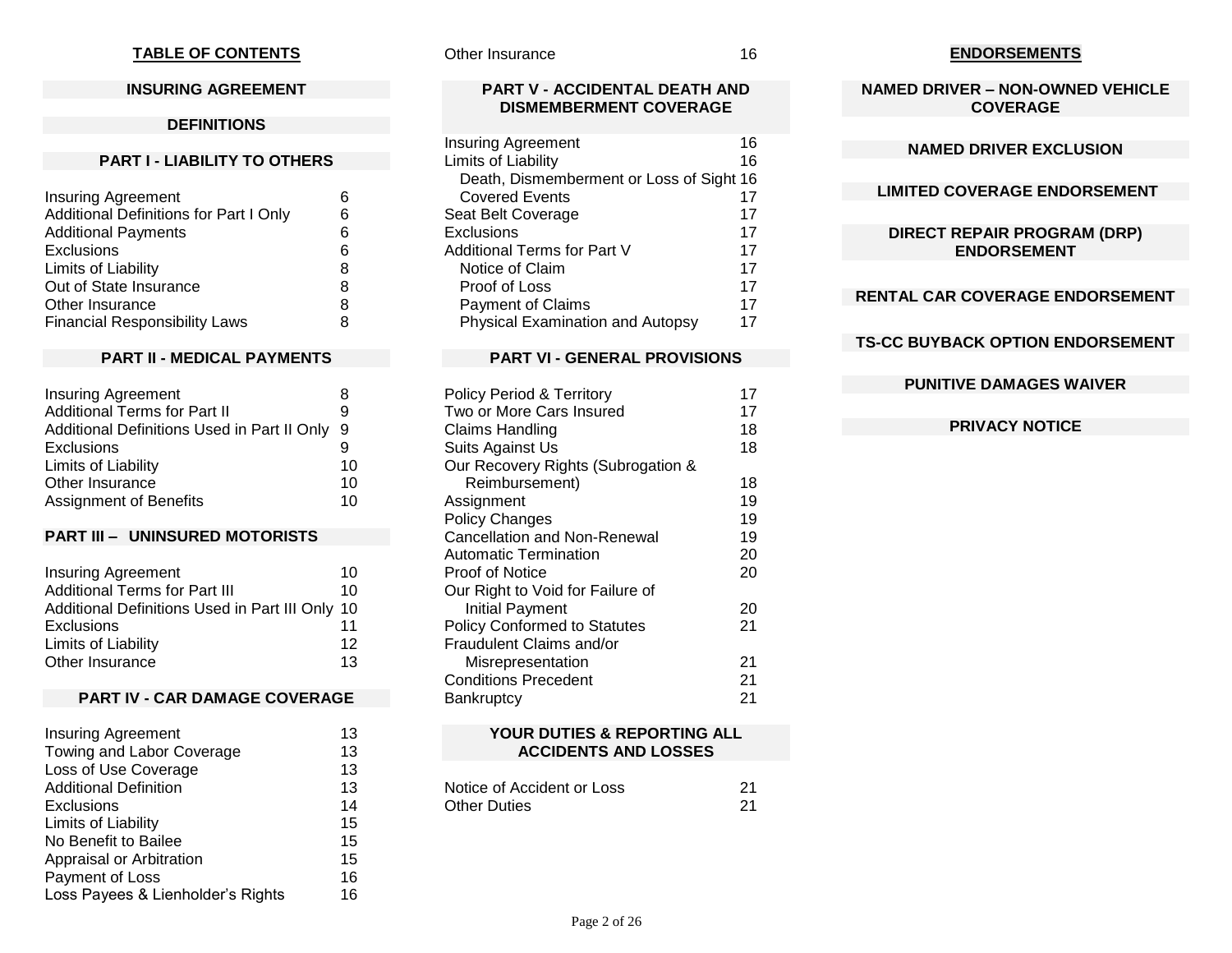Please read **your** Personal Car Policy. It is a binding legal contract between **you** and **us**. The **Application** and **Declarations Page**, and any endorsements issued by **us**, are part of the contract formed by this policy. This policy describes which vehicles and **persons** have coverage, and which vehicles and **persons** do not have coverage. It includes language that excludes, restricts and limits coverage. It also describes the duty to give **us** notice of an **accident** or **loss**, and to notify **us** about changes in vehicles or drivers in **your household**.

**IMPORTANT:** Coverage does not apply under this policy for any **person** who does not comply with all:

- 1. Notice requirements;
- 2. Duties; and
- 3. Policy terms.

Anyone insured under this policy must comply with the policy requirements before coverage applies. Failure to comply may result in a claim or coverage denial.

The last day of any time period required by this policy to make a payment, perform a duty or give notice, may be any day of the year, including a Saturday, Sunday or public holiday.

### **INSURING AGREEMENT**

If **you** pay **your** premium when due, **we** agree to insure **you**, subject to the terms of this policy, for the coverage shown on the **Declarations Page**, up to the limits of liability.

If **you** make **your** initial payment by check or any method other than cash, coverage under this policy is conditioned upon that initial payment being honored when first presented for payment to **your** bank or financial institution.

### **DEFINITIONS**

When shown in this policy in **bold** print the words and phrases listed below have the meaning

shown here. These meanings will apply whether the word or phrase appears in the singular, possessive, plural, active or passive forms:

- 1. "**Accident**" means an unexpected and unintended event that causes **bodily injury**, **property damage** or **loss**, which arises out of the ownership, maintenance, or use of a motor vehicle designed for use on public roads.
- 2. "**Actual cash value**" means the fair market value of stolen or damaged property at the time and place of the **loss**.When determining fair market value:
	- a. The age, mileage and physical condition of the property will reduce its value; and
	- b. **Depreciation** and prior damage will reduce its value.
- 3. "**Application**" means the form(s) provided by **us** to collect the information upon which **we** rely to decide to issue this policy and determine the proper premium to charge for the risk to be insured. This includes any supplemental application and coverage election, selection and rejection forms provided by **us**, and requests for additional information.
- 4. "**Auto business**" means motor vehicle **business** operations, including but not limited to:
	- a. Selling;
	- b. Leasing;
	- c. Transporting;
	- d. Delivering;
	- e. Repairing;
	- f. Servicing;
	- g. Road testing;
	- h. Cleaning;
	- i. Parking;
	- j. Storing;
	- k. Renting; or
	- L. Towing;

any motor vehicles.

- 5. "**Bodily injury**" means bodily harm to a **person** and sickness, disease or death that result from it.
- 6. "**Business**" means:
	- a. A job, trade, profession, or occupation, whether full-time or part-time; and
- b. Any employment or commercial activity of any kind.
- 7. "**Car**" means a motorized passenger type vehicle that is a sedan, passenger van, sport utility vehicle or pick-up truck, of a kind required to be registered under the state motor vehicle laws for use on the public roads, that has at least four but no more than 6 wheels and has a gross vehicle weight rating of 10,000 or less (as determined by the manufacturer). "**Car**" does not include any:
	- a. Motorcycle, dirt bike or all-terrain vehicle (ATVs);
	- b. Golf cart;
	- c. Tractor;
	- d. Farm machinery;
	- e. Step-van or vans with cabs separate from the cargo area:
	- f. Vehicles operated on rails or crawler treads;
	- g. Recreational vehicle; or
	- h. Vehicle of any type while used:
		- (1) As a residence or premises; or
		- (2) For office, store or display purposes.
- 8. "**Declarations Page**" means the document from **us** with respect to this policy, listing:
	- a. The types of coverage **you** have elected;
	- b. The limit for each coverage;
	- c. The cost for each coverage;
	- d. The listed **cars** covered by this policy;
	- e. The coverage **you** bought for each **car**; and
	- f. Other information that applies to this policy.
- 9. "**Delivery**" means to be engaged in the activity of transporting, delivering or picking up **persons**, property, products, materials or goods for any consideration, compensation, salary, fee or receipt of any kind of reimbursement or payment in the course of any **business**, whether paid or given:
	- a. In general connection with such transportation or any other duties of any **business** activities; or
	- b. By the passenger, recipient or any other party on a per-trip basis;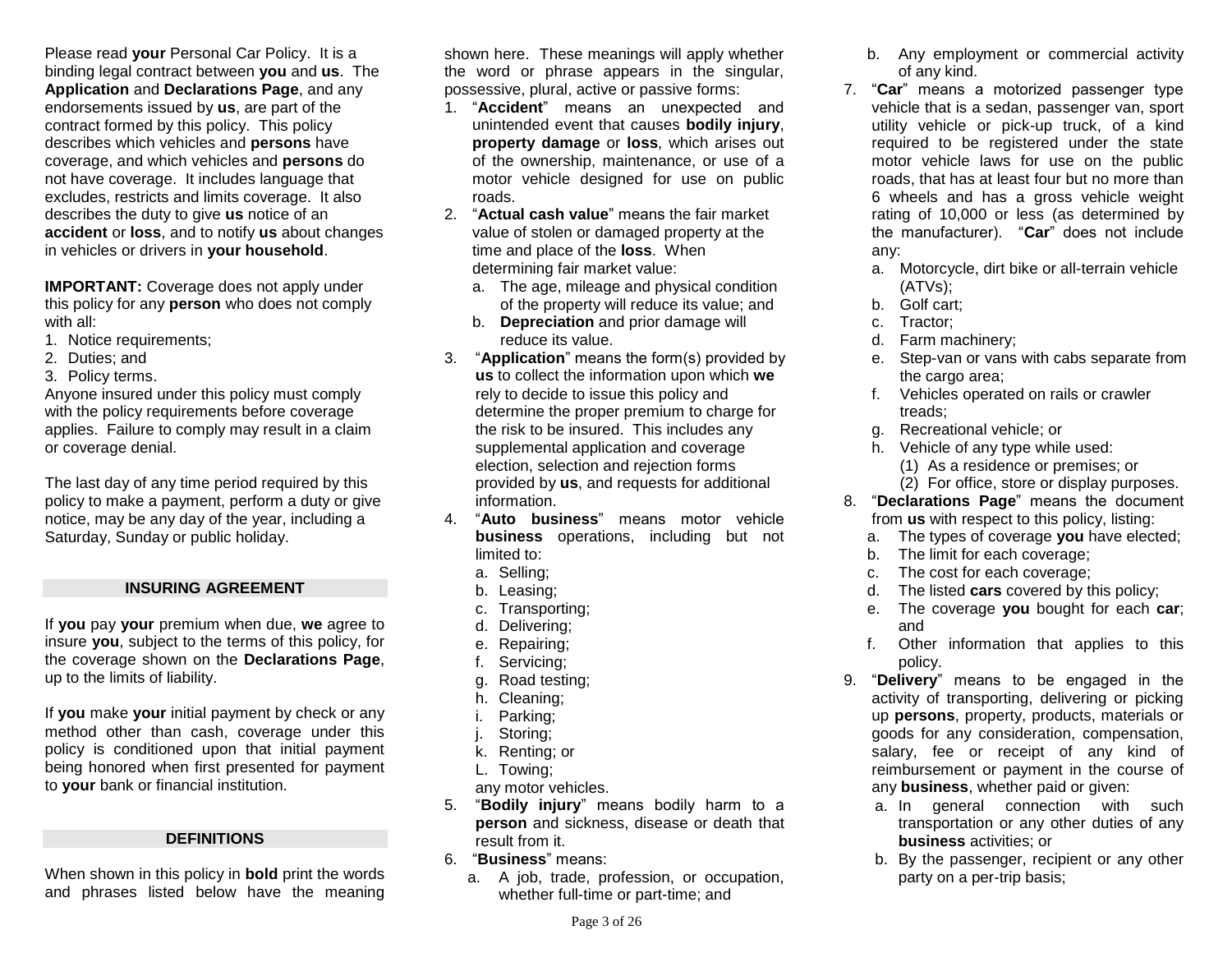"**Delivery**" includes going to a pick-up and returning from a drop-off. "**Delivery**" also includes but is not limited to delivery of magazines, newspapers, food, and any other products.

- 10. "**Depreciation**" means a decrease in the value of property as occurs:
	- a. Over a period of time in the marketplace;
	- b. Due to wear and tear; and
	- c. Due to obsolescence.
- 11. "**Driver's License**" means a valid and current certificate, permit or license issued by a state or governmental agency, authorizing a **person** to operate a motor vehicle.
- 12. "**Failure to pay premium**" means nonpayment, when due, of any premium or other payment due. This includes the dishonor or rejection, or refusal to pay, by a financial institution of any noncash payment made to **us** or made for this policy.
- 13. "**Household**" means the address where **you reside** that is shown on the **Declarations Page**.
- 14. "**Insured car**" means:
	- a. Any **car** described on the **Declarations Page**.
	- b. Any **car you** acquire to replace a **car** described on the **Declarations Page**, subject to the following conditions:
		- (1) The existing coverages on the **car**  replaced will apply to a replacement **car** as of the date it is acquired if **you** notify **us** within 30 days of the date it is acquired by **you**. Car Damage Coverage shall not apply to the replacement **car** if **we** do not get notice within those 30 days.
		- (2) A replacement **car** will not be provided more coverage than applied to the **car** it replaced until and unless **you** ask **us** to add coverage and **our** conditions are met. If **you** add coverage or increase limits, that added coverage or increased limit does not apply until after **you** have asked **us** to add the coverage or increase limits.
- c. Any additional **car**, other than a replacement **car**, that **you** acquire during the policy period, but only if **we** insure all **cars you** own and you give **us** notice within 30 days of the date the **car** is acquired by **you**. No coverage will apply to an additional **car** if **you** do not notify **us** within 30 days of acquiring that **car**. No Car Damage Coverage shall apply to an additional **car** until after the time **you** give **us** notice **you** have acquired the **car**, unless it is a replacement **car** and those conditions have been met.
- 15. "**Loss**" means direct, sudden, and loss of, or physical damage to an **insured car**, caused by an **accident**. This definition does not apply in Part V.
- 16. "**Minimum limits**" means the minimum amount of liability insurance required by the motor vehicle financial responsibility and/or insurance laws of the state in which **you reside**, as shown in **our** records.
- 17. "**Named insured**" means the **person** or **persons** shown as the policyholder on the **Declarations Page**.
- 18. "**Non-owned car**" means any **car**, other than an **insured car**, that is not **owned** by or furnished or available for regular or frequent use by **you**, any resident of **your household** or **your** non-resident spouse. "**Non-owned car**" does not include any **car** rented for more than 30 consecutive days.
- 19. "**Occupying**" means to be in or upon a **car**, or engaged in the immediate act of getting in, on, out of or off.
- 20. "**Owns**" and "**Owned**" means to:
	- a. Hold legal title to the **car**;
	- b. Have legal possession of the **car** subject to a written conditional sales agreement; or
	- c. Have legal possession of the **car** under a lease agreement of more than 30 days.
- 21. "**Owner**" means the **person** or entity who:
	- a. Holds legal title to the **car**;
	- b. Has legal possession of the **car** subject to a written conditional sales agreement; or
- c. Has legal possession of the **car** under a lease agreement of more than 30 days.
- 22. "**Person**" means a natural, living human being and not a corporation, partnership, association or **business** name.
- 23. "**Property damage**" means physical damage to, or destruction or loss of use of tangible property. This definition does not apply in Part III.
- 24. "**Punitive damages**" means damages that may be imposed to:
	- a. Punish or deter wrongful, malicious or unlawful conduct;
	- b. Deter wrongful, malicious or unlawful conduct; or
	- c. Fine, penalize or impose a statutory penalty;

other than damages intended to compensate for actual **bodily injury** or **property damage**  incurred by a **person**. "**Punitive damages**" include, but are not limited to, damages referred to under any law as punitive damages, exemplary damages, treble damages or statutory multiple damages.

- 25. "**Racing**" means:
	- a. Preparing or participating in any race, speed, demolition, stunt, or timed contest or activity, whether organized or not, including an unplanned or spontaneous drag race on public roads; or
	- b. Operating an **auto** on a track or course designed or used for racing, high performance or high speed driving.
- 26. "**Relative**" means:
	- a. A **person** who **resides** in **your household** and is related to **you** by blood, marriage or adoption;
	- b. **Your** ward or foster child who primarily **resides** with **you**.

If the "**named insured**" shown on the **Declarations Page** is not a **person**, no one will be a **relative**.

- 27. "**Reside**", "**resides**" and "**residing**" mean to dwell permanently, as the **person's** primary and legal domicile.
- 28. "**Resident**" and "**residents**" mean any **person** or **persons** who **reside** in the **household** of the **named insured**.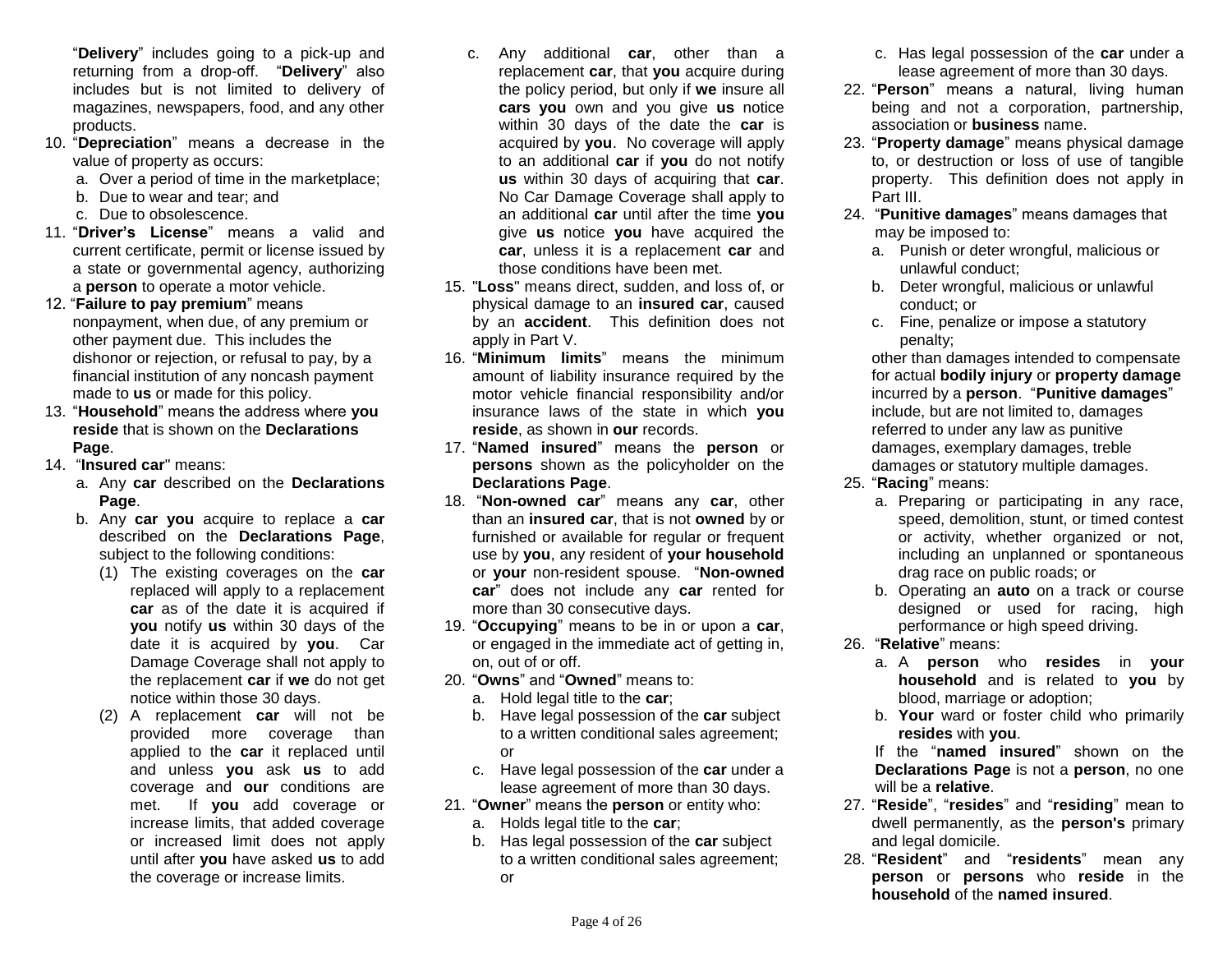- 29. "**State**" means the District of Columbia, and any state, territory or possession of the United States, and any province of Canada.
- 30. "**We**", "**Us**" and "**Our**" mean the Company providing this insurance, as shown on the **Declarations Page**.
- 31. "**You**" and "**your**" mean the "**named insured**" shown on the **Declarations Page**, and spouse of that **named insured** if that spouse **resides** in the **household** of the **named insured** at the time of the **accident** or **loss**. "**You**" and "**your**" will also include the spouse of the "**named insured**" even after the end of the marriage, but only until the earliest of one of the following events:
	- a. The end of a 90 day period after the marriage ends;
	- b. The cancellation, nonrenewal or termination of the policy as set forth in the General Provisions; or
	- c. The end of the policy period shown in the **Declarations Page**.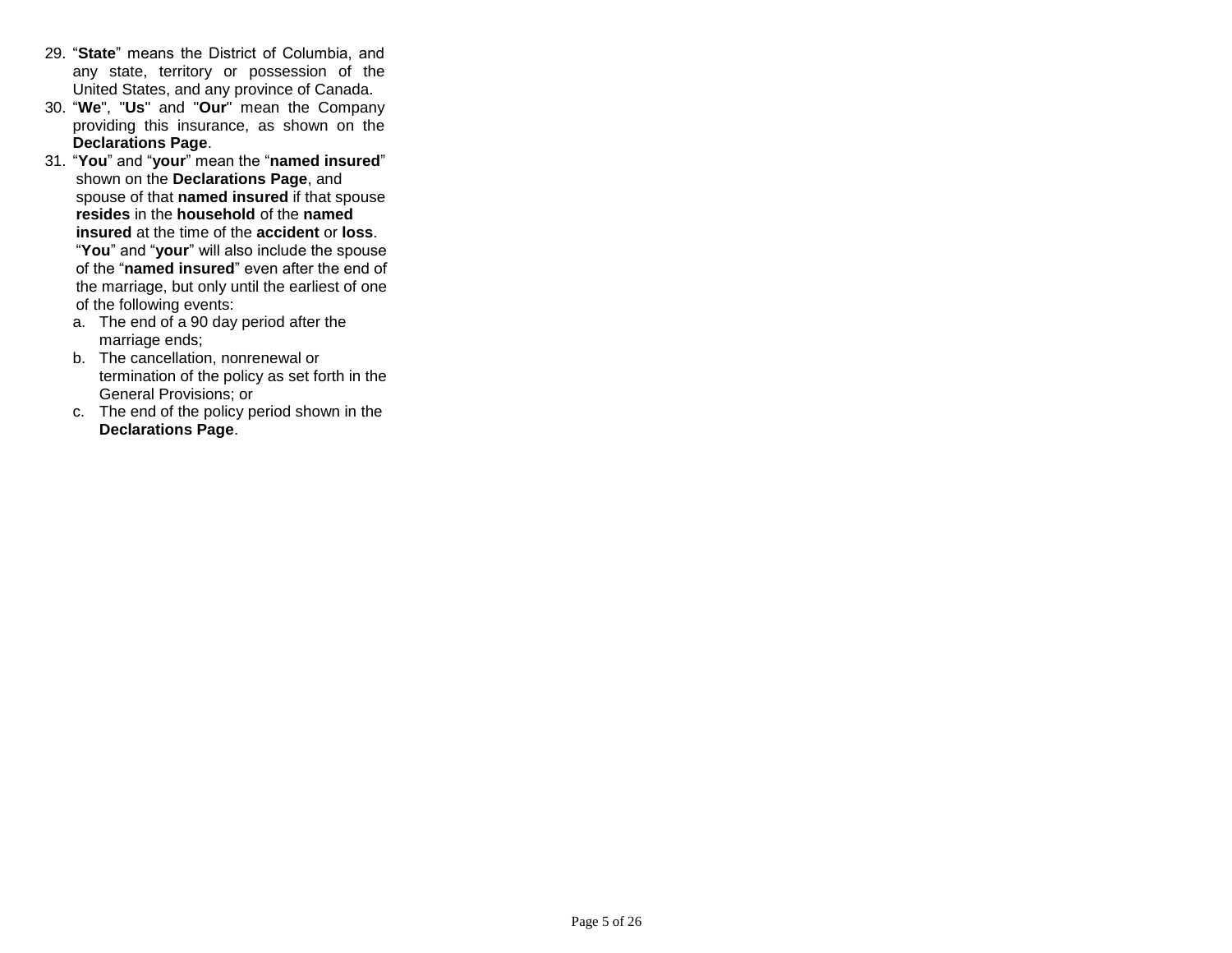#### **PART I - LIABILITY TO OTHERS**

### **Insuring Agreement**

Subject to the limits of liability, if **you** paid the premium for coverage for Liability To Others, **we**  will pay damages for **bodily injury** or **property damage** for which any **insured person** becomes legally responsible because of a **car accident**. Damages include prejudgment interest awarded against the **insured person**.

**We** have the right to investigate, negotiate and settle any claim for damages covered by this coverage as **we** deem appropriate. **We** will settle or defend claims and lawsuits for damages covered under this Part I as **we** deem proper, with attorneys hired and paid for by **us**.

In addition to **our** limit of liability, **we** will pay all defense costs **we** incur. **Our** duty to settle or defend ends when **our** limit of liability for damages under this coverage has been paid. **We** have no duty to defend any lawsuit or settle any claim for **bodily injury** or **property damage** not covered under this policy.

The coverage afforded under this policy shall be at least as extensive as the minimum liability coverage required by Georgia law, as amended.

### **Additional Definition for Part I Only**

As used in Part I:

"**Insured person**" or "**insured persons**" means:

- 1. **You**, with respect to liability arising out of the ownership, maintenance or use of an **insured car**.
- 2. **You**, while driving a **non-owned car** with permission of its **owner**.
- 3. Any other **person** using an **insured car** with **your** permission.
- 4. Any other **person** listed as a driver on the **Declaration Page** while driving an **insured car**.
- 5. A **relative** listed as a driver on the **Declaration Page**, with respect to an **accident** while driving a **non-owned car** with permission of its **owner**.
- 6. Any Additional Interest shown on the **Declarations Page**, with respect to liability arising out of the use of the **insured car** by a **person** described above. Inclusion of an Additional Interest Insured shall not increase **our** limit of liability. Coverage for the Additional Interest insured is excess over any other valid insurance. Coverage for an Additional Interest insured is limited to the **insured car** for which the Additional Interest insured has been shown on the **Declarations Page**.

# **Additional Payments**

For an **insured person**, **we** will pay, in addition to **our** limit of liability:

- 1. All expenses **we** incur in the settlement of any claim.
- 2. All expenses **we** incur in the defense of any lawsuit alleging claims against an **insured person** that may be covered by this policy.
- 3. Premiums on appeal bonds and attachment bonds required in any suit **we** defend. **We**  have no duty to:
	- a. Pay the premium for any bonds that are more than **our** limit of liability;
	- b. Apply for or furnish bonds; or
	- c. Pay any premium for any appeal bond after **we** have tendered or offered the policy limit in payment of that portion of any judgment that falls within **our** limit of liability.
- 4. Up to \$100 for a bail bond needed due to an **accident** arising out of the use of an **insured car**. **We** have no duty to apply for or furnish bonds.
- 5. Other reasonable expenses, other than loss of earnings, incurred at **our** request.

# **Exclusions**

Coverage for Liability to Others and **our** duty to defend do not apply to:

- 1. **Bodily injury** or **property damage** that arises out of the ownership, maintenance or use of a motor vehicle as a livery service or for **delivery**. This exclusion does not apply to shared-expense car pools.
- 2. **Bodily injury** or **property damage** caused by an intentional act by, or at the direction of, an **insured person**, even if the **bodily injury** or **property damage** that results is not what was intended. This exclusion does not apply to the portion of the damages that is less than or equal to **minimum limits** if the **person** who sustains the **bodily injury** or **property damage** is not able to otherwise recover those damages from any other source if coverage under this Part I were to be denied.
- 3. **Bodily injury** or **property damage** caused by any **person** using an **insured car** without **your** express or implied permission.
- 4. Use of a **non-owned car** by an **insured person** without the **owner's** permission or if being used outside of the scope of the **owner's** permission.
- 5. **Bodily injury** or **property damage** that arises out of, or is due to:
	- a. The ownership or use of a **car** for transporting any explosive substance, toxic material, flammable substance, or similarly hazardous material;
	- b. Nuclear reaction or radiation;
	- c. A peril to which a nuclear energy liability insurance applies or is required by law to apply;
	- d. Radioactive, pathogenic, poisonous, biological, toxic, or hazardous contamination or materials; or
	- e. War (declared or undeclared) or warlike action of any kind.
- 6. **Bodily injury** to an employee, employer or co-worker of any **insured person** that occurs in the course of employment. Coverage does not apply to a domestic employee if benefits are payable or are required to be provided under any workers' compensation or other similar law.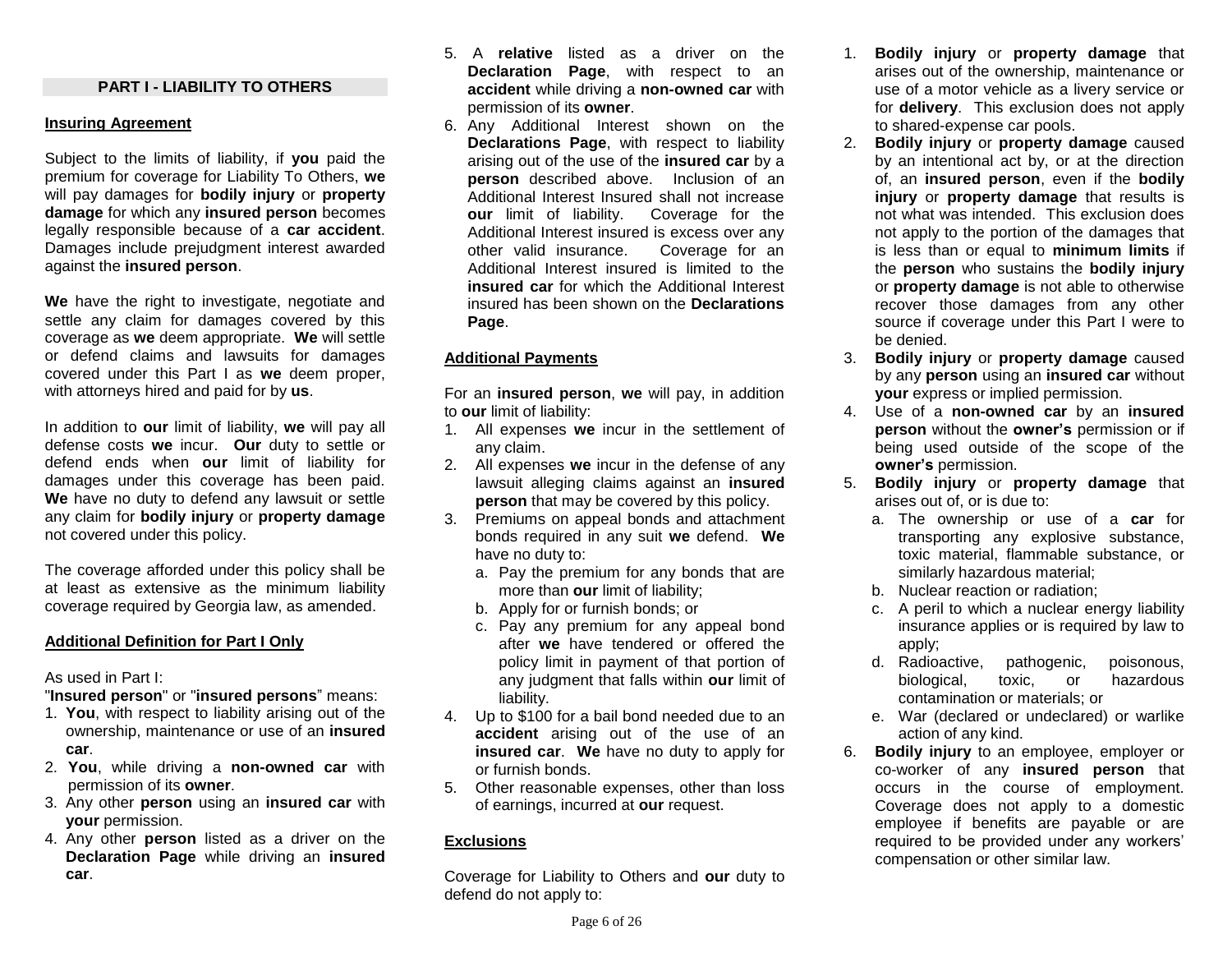- 7. **Bodily injury** or **property damage** that arises out of the ownership or **use** of an **insured car** when it is:
	- a. Rented, leased or provided to anyone in exchange for any form of value, compensation or reimbursement;
	- b. Entrusted to another **person** or entity for the purpose of subleasing, leasing, renting or selling and is no longer in **your** possession;
	- c. Sold to any **person** or entity other than **you** or a **relative**; or
	- d. Under a conditional sales agreement and is no longer in **your** possession.
- 8. **Bodily injury** or **property damage** arising out of the ownership, maintenance or use of any motor vehicle, other than an **insured car** by an **insured person**, while in the course or scope of employment. This exclusion does not apply to the portion of the damages that is less than or equal to **minimum limits** if:
	- a. The **insured person** has no other source of liability coverage that will cover the **accident**; and
	- b. The **person** who sustains the **bodily injury** or **property damage** is not able to otherwise recover those damages from any other source if coverage under this Part I were to be denied.
- 9. **Bodily injury** to **you** (including the spouse of the **named insured**).
- 10. **Bodily injury** to a **relative**. This exclusion does not apply to a **relative**, other than the spouse of the **named insured**, for the portion of the damages that is less than or equal to **minimum limits** if that **relative** who sustains the **bodily injury** is not able to otherwise recover those damages from any other source if coverage under this Part I were to be denied.
- 11. **Bodily injury** or **property damage** arising out of the operation of any traction engine, road roller, grater, tractor crane, power shovel, well driller, or implement of animal husbandry.
- 12. Any liability assumed by an **insured person** under any contract or agreement, except for

coverage shifted to this policy by Georgia law for the operation a motor vehicle by **you** or a **relative** if that motor vehicle is **owned** by a **person**, firm, or corporation engaged in the **business** of retail sales of motor vehicles.

- 13. **Bodily injury** or **property damage** caused by an **insured car** when it is driven by any **person** who is not a listed driver on the **Declarations Page** and who does not have a valid **driver's license**. This exclusion does not apply to the portion of the damages that is less than or equal to **minimum limits** if the **person** who sustains the **bodily injury** or **property damage** is not able to otherwise recover those damages from any other source if coverage under this Part I were to be denied.
- 14. **Bodily injury** or **property damage** caused by an **insured person** operating an **insured car** or **non-owned car** while involved in prearranged **racing** or operating an **auto** on a track or course designed or used for racing, high performance or high speed driving. This exclusion does not apply to the portion of the damages that is less than or equal to **minimum limits** if the injured party who sustains the **bodily injury** or **property damage** is not able to otherwise recover those damages from any other source if coverage under this Part I were to be denied.
- 15. **Bodily injury** or **property damage** arising out of the ownership, maintenance or use of any motor vehicle, other than an **insured car**, which is **owned** by **you** or furnished or available for regular or frequent use by **you** or any **insured persons**.
- 16. **Bodily injury** or **property damage** for which the United States Government is liable under the Federal Tort Claim Act.
- 17. **Bodily injury** or **property damage** resulting from the ownership, maintenance, or use of any motor vehicle by any **person** while engaged in any **business** activities. This exclusion does not apply to:
	- a. **Business** use of an **insured car** that has been declared to **us** and for which **you**

have paid the additional premium for that use;

- b. Use of an **insured car** by **you** or a **relative** in an **auto business**; or
- c. The portion of the damages that is less than or equal to **minimum limits** if:
	- (1) The **insured person** has no other source of liability coverage that will cover the **accident**; and
	- (2) The **person** who sustains the **bodily injury** or **property damage** is not able to otherwise recover those damages from any other source if coverage under this Part I were to be denied.
- 18. **Property damage** to property:
	- a. Rented to;
	- b. Used by;
	- c. Transported by;
	- d. Owned by; or
	- e. In the care of;
	- the **insured person**.

This exclusion does not apply to **property damage** to a residence or private garage not owned by an **insured person**, **you** or a **relative**, that is rented by **you**.

- 19. **Bodily injury** or **property damage** that occurs while the **insured person** is committing a felony or attempting to elude law enforcement personnel. This does not apply to:
	- a. Misdemeanor violations of the motor vehicle or traffic code; or
	- b. The portion of the damages that is less than or equal to **minimum limits** if the **person** who sustains the **bodily injury** or **property damage** is:
		- (1) An innocent, injured third party who did not participate in, contribute to, direct or consent to the felonious act or attempts to elude law enforcement; and
		- (2) Not able to otherwise recover those damages from any other source if coverage under this Part I were to be denied.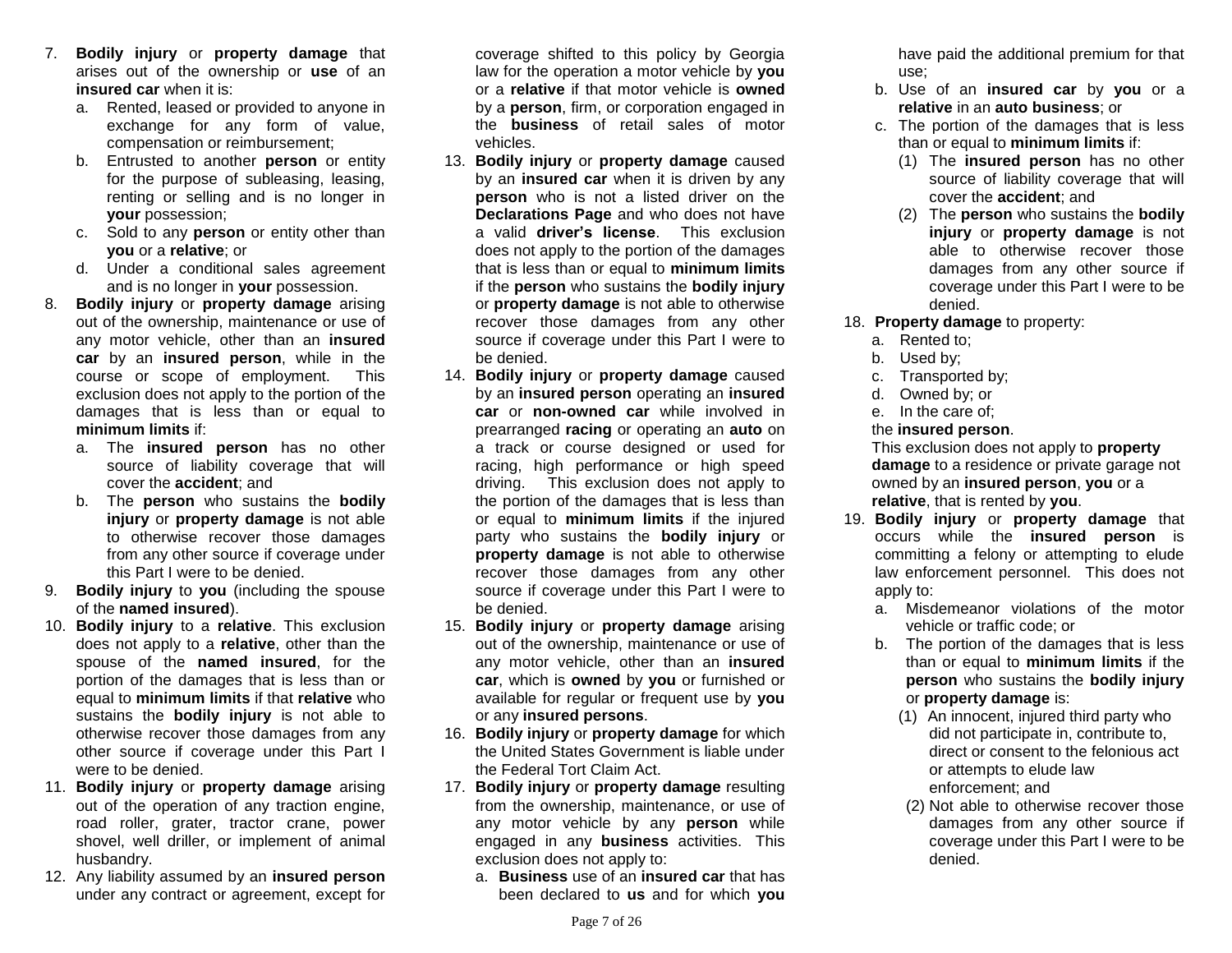20. **Bodily injury** or **property damage** resulting from the operation of any **car** by a specifically named excluded driver.

If a court with proper jurisdiction finds an exclusion is invalid and cannot be enforced, that exclusion is revised so it will:

- 1. Not to apply to the portion of damages that is less than or equal to the **minimum limits** if the **person** who sustains the **bodily injury** or **property damage** is an innocent, injured third party not able to otherwise recover those damages from any other source if coverage under this Part I were to be denied; and
- 2. Apply and be enforced as to all other damages.

#### **Limits of Liability**

Without regard to the number of:

- 1. **Insured persons**;
- 2. **Cars** insured under this policy;
- 3. Separate premiums paid or shown on the **Declarations Page**;
- 4. Policies issued;
- 5. Claims made;
- 6. Vehicles involved;
- 7. Heirs or wrongful death beneficiaries involved; or
- 8. Lawsuits filed;

**we** will pay no more than the limits of liability shown on the **Declarations Page** due to any one **accident**. There will be no stacking or combining of coverage afforded to more than one **car** or **insured person** under this policy.

The limit for "each person" is the most **we** will pay due to **bodily injury** sustained by a **person** in an **accident**, and only the limit for "each **person**" will apply to the total of claims made due to that **bodily injury**, including any and all claims:

- 1. Derived from such **bodily injury** including, but not limited to:
	- a. **Loss** of society;
	- b. **Loss** of companionship;
	- c. **Loss** of service or support;
- d. **Loss** of consortium; and e. Wrongful death; and
- 2. For mental anguish or emotional distress due to observing the **accident** or **bodily injury** occur.

Subject to the **bodily injury** limit for "each person", the limit for "each accident" is the most **we** will pay for **bodily injury** sustained by two or more **persons** in one **accident**.

The **property damage** liability limit for each occurrence is the most **we** will pay for any damage to property in one **accident**.

No one is entitled to duplicate payments under this coverage for the same element of damages that has been paid by:

- 1. Any other coverage under this policy;
- 2. Workers' compensation or any similar insurance; or
- 3. Any other source.

**Our** limit of liability will not be increased for an **accident** because a trailer is attached to an **insured car** or a **non-owned car** at the time of the **accident**.

Any payment to a **person** under this liability coverage shall be reduced by any payments to that **person** under Uninsured Motorist Coverage and Underinsured Motorist Coverage.

#### **Out of State Insurance**

If an **accident** to which this Part I applies occurs in any state, territory or possession of the United States of America or any territory of Canada, other than the one in which an **insured car** is principally garaged, and the state, province, territory or possession has:

- 1. A finanical responsibility or similar law requiring limits of liability for for **bodily injury** or **property damage** higher than the limits shown on the **Declarations Page**, this policy will provide the higher limit; or
- 2. A compulsory insurance or similar law requiring a non-resident to maintain

insurance whenever the non-resident drives a **car** in that state, province, territory or possession, this policy will provide the greater of:

- a. The required minimum amounts and types of coverage; or
- b. The limits of liability under this policy.

#### **Other Insurance**

If other motor vehicle liability insurance applies to an **accident** covered by this Part I, **we** will pay the proportionate share **our** limit of liability bears to the total of all applicable liability limits. However, any insurance **we** provide for a **car**, other than an **insured car**, will be excess over any other collectible insurance, self-insurance or bond, except as to a policy of liability insurance that applies to a motor vehicle **owned** by a **person**, firm, or corporation engaged in the **business** of retail sales of motor vehicles and that policy is issued to that **business**, but only if:

- 1. **You** or a **relative** are **operating** that motor vehicle; and
- 2. Neither **you** nor any **relative** are employed by the motor vehicle's **owner** or that **business**.

### **Financial Responsibility Laws**

When **we** certify this policy as proof of future financial responsibility, this policy will comply with the minimum financial responsibility laws, as amended, to the extent required for **bodily injury** and **property damage**. **You** must reimburse **us**  for any payment **we** make which **we** would not have made under the terms of this policy except for it being certified.

#### **PART II – MEDICAL PAYMENTS**

#### **Insuring Agreement**

Subject to the limits of liability, if **you** paid the premium for Medical Payments Coverage when due, **we** will pay the **usual and customary charge** for reasonable and necessary medical and funeral services because of **bodily injury**: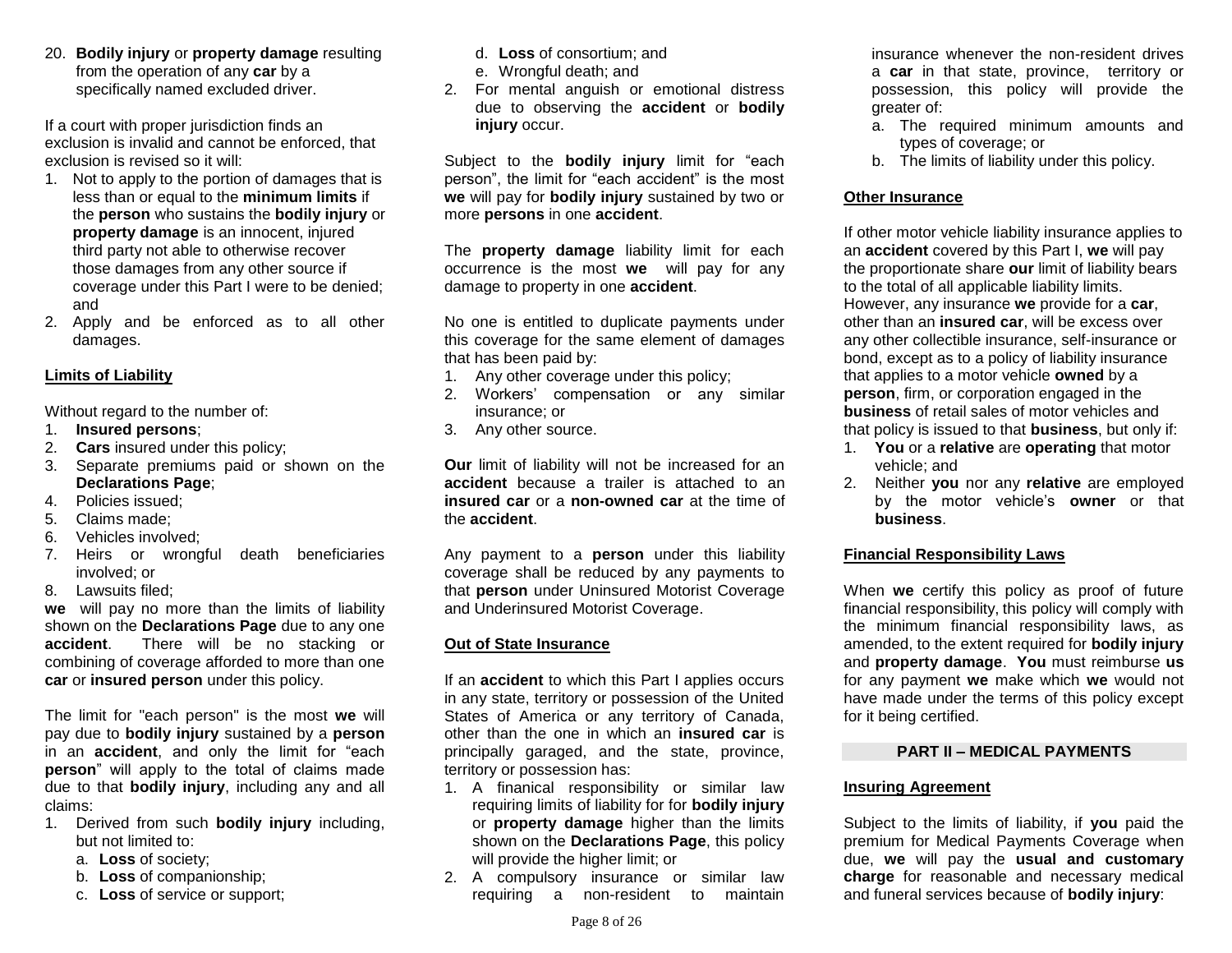- 1. Caused by an **accident**; and
- 2. Sustained by an **insured person** while operating or **occupying** an **insured car**.

### **Additional Terms for Part II**

Medical Payments Coverage is subject to the following:

- 1. Any dispute as to the **usual and customary charge** will be resolved between the service provider and **us**. If the **insured person** is sued for payment of any medical expense that **we** have refused to pay because:
	- a. The fee is unreasonable or exceeds the **usual and customary charge**; or
	- b. The service is unnecessary;

**we** will defend the **insured person** with an attorney of **our** choice. **We** will pay defense costs and any judgment against the **insured person** up to **our** limit of liability. However, **we** have no duty to defend the insured if **we**  deny an expense charged because it was not caused by a covered **accident**.

- 2. **We** will pay only for expenses incurred within 3 years from the date of the **accident**.
- 3. **We** have the right to review medical expenses and records to determine if each expense is reasonable and necessary for the diagnosis and treatment of the **bodily injury**.
- 4. **We** may refuse to pay for any portion of a medical expense:
	- a. That is unreasonable because the fee for the service is greater than the fee that is the **usual and customary charge**.
	- b. When the service(s) rendered is:
		- (1) Not provided and prescribed by a state licensed medical or health care provider acting within the scope of that license;
		- (2) Unnecessary for the treatment of the **bodily injury**; or
		- (3) For the treatment of a **bodily injury** that was not caused by the **accident**.
- 5. **We** may use sources of information selected by **us** to determine if any medical expense is:
	- a. Reasonable and necessary;
- b. Caused by the **accident**; and
- c. Greater than the **usual and customary charge**.

These sources may include:

- a. Exams by doctors **we** select. **We** will pay for these exams;
- b. Review of medical records and test results by **persons** and services selected by **us**;
- c. Computerized programs for analysis of medical treatment and expenses; and
- d. Published sources of medical expense information.

# **Additional Definitions for Part II Only**

When shown in Part II in **bold** print the words and phrases listed below have the meaning shown here. These meanings will apply whether the word or phrase appears in the singular, possessive, plural, active or passive forms:

- 1. "**Insured person**" means:
	- a. **You**.
	- b. Any **relative**.
	- c. Any **person** listed as a driver on the **Declarations Page**.
	- d. Any other **person** legally **occupying** an **insured car** while the **car** is being driven by **you** or any other **person** with **your** permission.
- 2. "**Usual and customary charge**" means the amount **we** determine represents a customary charge for medical services in the geograhical area in which the service is rendered. **We** shall determine the **usual and customary charge** through the use of independent sources of **our** choice.

# **Exclusions**

This coverage does not apply for **bodily injury** to any **person**:

- 1. While **occupying** an **insured car** when used as a livery service or for **delivery**.
- 2. While **occupying** any motor vehicle while used as a residence.
- 3. While **occupying** a vehicle other than a **car** while the vehicle is being used in the **business** or occupation of an **insured person**.
- 4. During the course of employment if benefits are payable or must be provided under a Workers' Compensation Law or similar law.
- 5. Arising out of an **accident** involving any motor vehicle while being used by a **person** while employed or engaged in any **auto business**. This exclusion does not apply to **you** or a **relative** using an **insured car**.
- 6. Caused by:
	- a. War (declared or undeclared);
	- b. Civil war;
	- c. Insurrection;
	- d. Rebellion;
	- e. Revolution;
	- f. Nuclear reaction, radiation, or radioactive contamination;
	- g. Pathogenic, poisonous, biological, toxic, explosive or other hazardous materials; or
	- h. Any consequence of any of these.
- 7. While **you** or anyone driving with **your** permission is using an **insured car** while committing a crime or fleeing any law enforcement personnel.
- 8. While an **insured car** is being driven by any **person** who is not a listed driver on the **Declarations Page** and who does not have a valid **driver's license**.
- 9. While an **insured car** is used for **racing**.
- 10. For whom the United States Government or its military services are required (directly or indirectly) to provide similar services or benefits.
- 11. While an **insured car** is:
	- a. Rented, leased or provided to anyone in exchange for any form of value, compensation or reimbursement;
	- b. Entrusted to another **person** or entity for the purpose of subleasing, leasing, renting or selling and is no longer in **your**  possession;
	- c. Sold to any **person** or entity other than **you** or a **relative**; or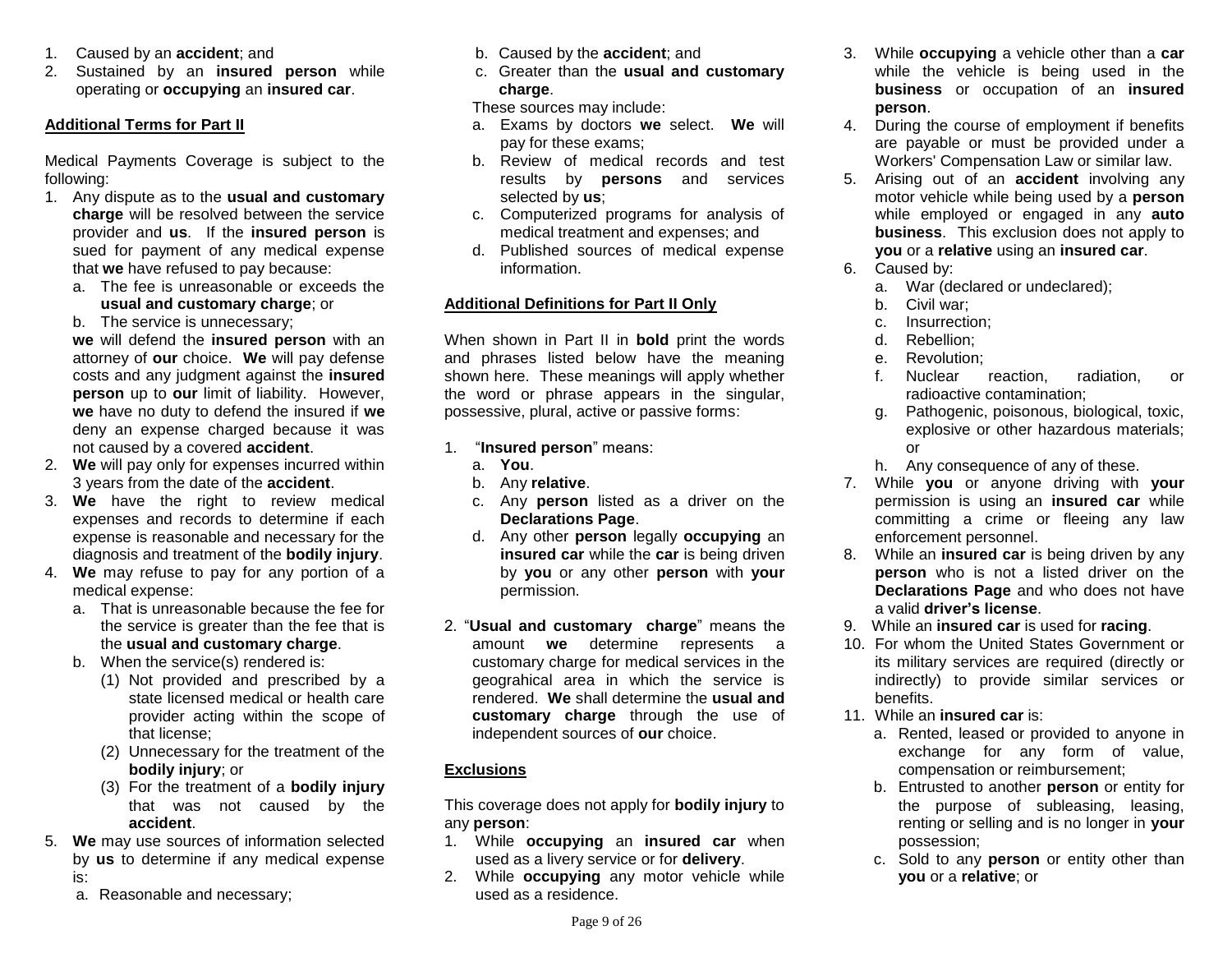- d. Under a conditional sales agreement and is no longer in **your** possession.
- 12. Resulting from the ownership, maintenance, or use of any **insured car** by a **person** while engaged in any **business** activities. This exclusion applies to any use of a vehicle for any **business**, including but not limited to livery or **delivery** services. This exclusion does not apply to:
	- a. **Business** use of an **insured car** has been declared to **us** and an additional premium has been paid; or
	- b. Use of an **insured car** by **you** or a **relative** in an **auto business**.

# **Limits of Liability**

Without regard to the number of:

- 1. **Insured persons**;
- 2. **Cars** insured under this policy;
- 3. Separate premiums paid or shown on the **Declarations Page**;
- 4. Policies issued;
- 5. Claims made;
- 6. Vehicles involved;
- 7. Heirs or wrongful death beneficiaries involved; or
- 8. Lawsuits filed;

**we** will pay no more than the limit of liability shown for this coverage on the **Declarations Page** for each **insured person**. There will be no stacking or combining of coverage afforded to more than one **car** under this policy.

No one will be entitled to duplicate payments under this coverage for any element of damages that has been paid by any other coverage under this policy or any other source.

Any payment **we** make under this coverage to an **insured person** shall be excess insurance over benefits paid or payable under the provisions of any disability benefits or similar law.

#### **Other Insurance**

If there is other applicable motor vehicle medical payments insurance on a loss covered by this

part **we** will not pay more than **our** share. **Our** share is the proportion that **our** limit of liability bears to the total of all applicable medical payment insurance limits.

Any medical payments insurance **we** provide will be excess over any personal injury protection benefits under any policy.

# **Assignment of Benefits**

Payment for medical expenses will be paid directly to a physician or other heath care provider if **we** receive a written assignment signed by the **insured person** to whom such benefits are payable.

If **we** pay benefits directly to a physician or other health care provider, as directed by the written assignment, **we** have no duty to pay those same benefits to the **insured person**.

# **PART III – UNINSURED MOTORISTS**

# **Insuring Agreement**

Subject to the limits of liability, if **you** paid the premium for **Uninsured Motorist** 

**Coverage**, **we** will pay compensatory damages an **insured person** is legally entitled to recover from the **owner** or operator of an **uninsured motor vehicle** due to **bodily injury** sustained by an **insured person**, or **property damage**, when caused by an **accident** that arises out of the ownership, maintenance or use of the **uninsured motor vehicle**.

# **Additional Terms for Part III**

The following Additional Terms apply to this Part III:

- 1. The liability of the **owner** or operator of an **uninsured motor vehicle** must arise out of the ownership or **use** of an **uninsured motor vehicle**.
- 2. **We** will pay under this Part only:
- a. After the limits of liability under all other applicable liability policies and bonds have been exhausted by payment; or
- b. After an offer of settlement has been made to an **insured person** by the insurer of the **uninsured motor vehicle**, and **we** have been given:
	- (1) Not less than 30 days written notice of that offer to pay; and
	- (2) An opportunity to advance payment to the **insured person** in an amount equal to the offer settlement within 30 days after receipt of notice.

This clause b does not prevent an **insured person** from making a settlement using a Limited Release, as described in Georgia Code Section 33-24-41.1, as amended, which shall not release the legally liable uninsured or underinsured motorist from personal liability to the extent that there may be benefits under this Part for the **bodily injury** or **property damage** sustained by that **insured person**.

- 3. **We** are not bound by any judgment that arises out of a lawsuit with respect to:
	- a. The liability of an **owner** or operator of an **uninsured motor vehicle**; or
	- b. The amount of damages for **bodily injury** or **property damage** that result from an **accident**.
- 4. **We** are not bound by any settlement agreement entered into with the **owner** or **operator** of an **uninsured motor vehicle** that occurs without **our** written consent.

# **Additional Definitions for Part III Only**

When shown in Part III in **bold** print the words and phrases listed below have the meaning shown here. These meanings will apply whether the word or phrase appears in the singular, possessive, plural, active or passive forms:

- 1. "**Insured person**" means:
	- a. **You**.
	- b. A **relative**.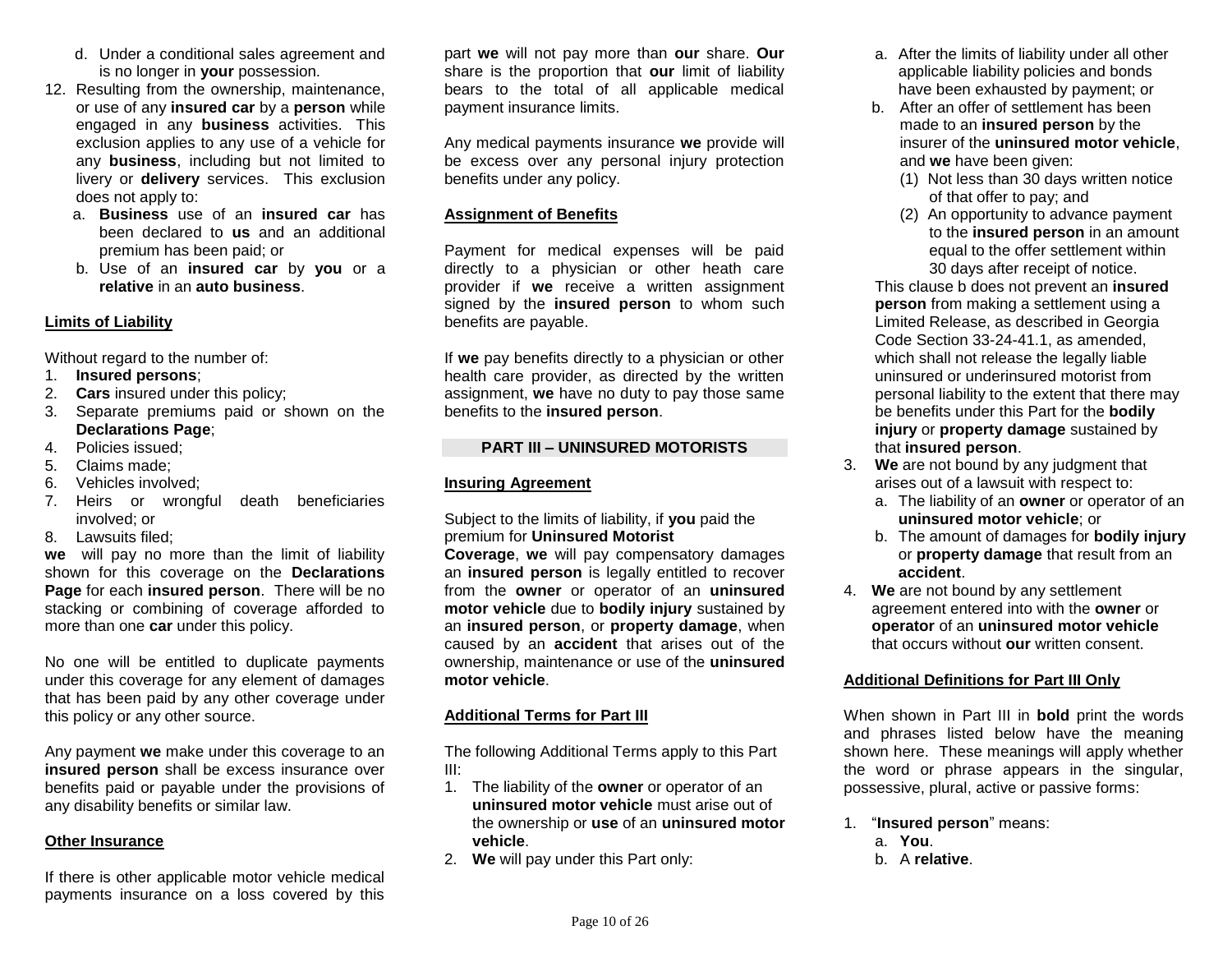- c. Any other **person** who uses or is **occupying** an **insured car** with **your** expressed or implied consent .
- 2. "**Motor vehicle**" means a self-propelled land motor vehicle designed for use on public roads and highways, and subject to motor vehicle registration laws.
- 3. "**Property damage**" means physical damage to or destruction of an **insured car** shown on the **Declarations Page** with a premium paid for Uninsured Motorist Property Damage Coverage. "**Property damage**" also includes physical damage to or destruction of any other personal property owned by the **insured person** if that property is in the **insured car**  (for which this coverage applies) at the time of the **accident**.

"**Property damage**" does not include any loss of use.

- 4. "**Uninsured motor vehicle**" means a **motor vehicle** for which:
	- a. No liability bonds, policies or selfinsurance, or to which no deposit of cash or securities in place of such liability bond or policy applies, apply at the time of the **accident**.
	- b. There is liability insurance, but the liability insurer has legally denied coverage under its policy.
	- c. There is liability insurance, but the insurer writing the policy is or becomes insolvent. Before a **motor vehicle** shall be deemed to be an "**uninsured motor vehicle**" because of the insolvency of the liability insurer, **we** must be given notice within a reasonable time by an **insured person** of the pendency of any legal proceeding against such liability insurance company of which the **insured person** may have knowledge, and before:
		- (1) The **insured person** enters into any negotiation or arrangement with the liability insurance company; and
- (2) **We** are prejudiced by any action or inaction of the **insured person** with respect to the determinations of the insolvency of the liability insurance company.
- d. There are liability bonds, policies, selfinsurance or other similar protection at the time of the **accident**, but the limit of liability under the bonds, policies, selfinsurance or other similar protection available or paid to the **insured person**, after payment of liability claims to others or otherwise, is less than the:
	- (1) Full amount of compensatory damages the **insured person** is legally entitled to recover from the **owner** or **operator** of the **uninsured motor vehicle**. **THIS APPLIES ONLY IF YOU PAID THE PREMIUM FOR UNINSURED MOTORIST COVERAGE WITH THE "ADDED ON TO AT-FAULT LIABILITY OPTION**; or
	- (2) Sum of the limits of liability of uninsured motorist coverage covering that **insured person** under this policy and any other policies covering that **person**. **THIS APPLIES ONLY IF YOU PAID THE PREMIUM FOR UNINSURED MOTORIST COVERAGE WITH THE "REDUCED BY AT-FAULT LIABILITY LIMITS" OPTION**.
- e. The **owner** or operator cannot be identified, and that **motor vehicle** causes **bodily injury** to that **insured person** or **property damage**. If there has been no physical contact between the unidentified vehicle alleged to have caused the **accident** and the **insured person**, a vehicle **occupied** by an **insured person** or an **insured car**, the facts of the **accident** must be corroborated by an eyewitness to the **accident** other than the claimant.

"**Uninsured motor vehicle**" does not include any vehicle or its equipment that is:

- a. **Owned** by, or furnished or available for the regular use of, **you** or a **relative**;
- b. Operated on rails or crawler treads;
- c. Designed for **use** mainly off public roads, while not on public roads;
- d. Located for use as a residence or premises;
- e. **Owned** or operated by a self-insured under any applicable motor vehicle law, except a self-insured that is or becomes insolvent, or that is underinsured; or
- f. Insured under Part I of this policy.

# **Exclusions**

- 1. **We** do not provide coverage under this Part III for **bodily injury** or **property damage** for any **insured person**:
	- a. Using or **occupying** a vehicle without the permission of the **owner**. This does not apply to the use of the **insured car** by **you** or a **relative**.
	- b. While using or **occupying** any vehicle while that **insured person** is committing a crime.
	- c. That results from nuclear radiation, exposure, or contamination.
	- d. For **punitive damages**.
- 2. **We** do not provide coverage under this Part III for any **property damage**:
	- a. While an **insured car** is used for any **racing**.
	- b. While an **insured car** is used in an **auto business**.
	- c. That arises out of the use, care, custody, or control of an **insured car** when it is sold to any entity or **person** other than **you** or a **relative**.
	- d. That results from:
		- (1) A war or warlike action of any kind; or
		- (2) A bio-chemical attack or exposure to bio-chemical, pathogenic, poisonous, biological, or other toxic agents.
	- e. For which an **insured person** has been compensated by any other property or physical damage insurance.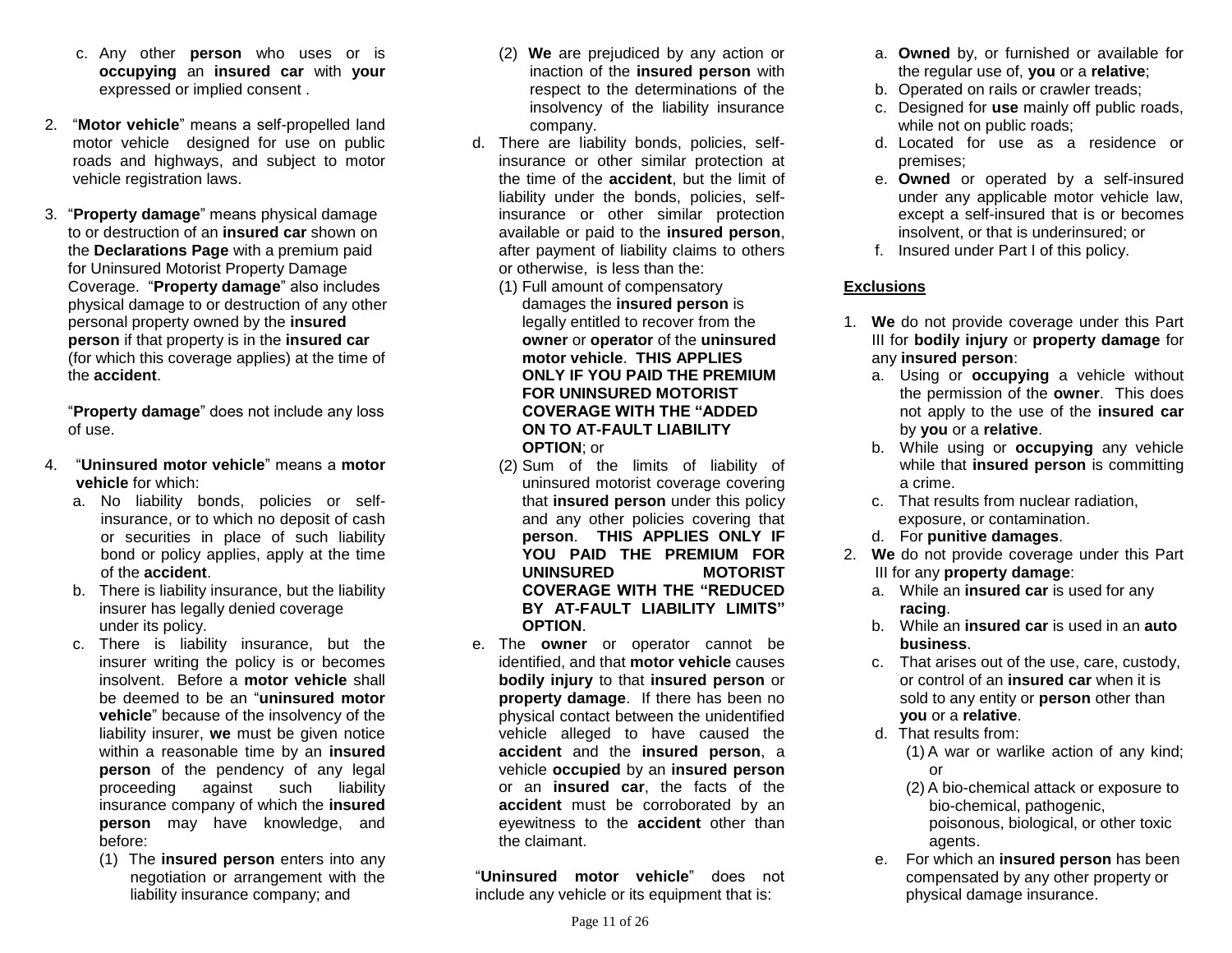- 3. This coverage shall not apply directly or indirectly to benefit any:
	- a. Insurer or self insurer under any of the following or similar laws:
		- (1) Workers compensation law; or
		- (2) Disability benefits law;
	- b. Government entity, unit or agency; or
	- c. Insurer of property.

If a court with proper jurisdiction finds an exclusion invalid, that exclusion is revised to apply only to the portion of damages that exceeds **minimum limits**.

### **Limits of Liability**

Without regard to the number of:

- 1. **Insured persons**;
- 2. **Cars** insured under this policy;
- 3. Separate premiums paid or shown on the **Declarations Page**;
- 4. Claims made;
- 5. Vehicles involved;
- 6. Heirs or wrongful death beneficiaries involved; or
- 7. Lawsuits filed;

**we** will pay no more than the limit of liability shown for this coverage on the **Declarations Page**. There will be no stacking or combining of coverage afforded to more than one **car** under this policy.

Payments under this Part are subject to a deductible if shown in the **Declarations Page**.

The amount shown on the **Declarations Page** for "each person" is the most **we** will pay for all damages due to a **bodily injury** to one person in any one **accident**, and only the limit for "each person" will apply to the total of claims made for **bodily injury** and any and all claims:

- 1. Derived from such **bodily injury** including, but not limited to:
	- a. **Loss** of society;
	- b. **Loss** of companionship;
	- c. **Loss** of service or support;
	- d. **Loss** of consortium; and
	- e. Wrongful death.

2. For mental anguish or emotional distress due to seeing the **accident** or **bodily injury**  occur.

Subject to the "each person" limit the amount shown for "each accident" is the most **we** will pay for all damages due to **bodily injury** sustained by two or more persons in any one **accident**.

The most **we** will pay for **property damage** to an **insured car** arising out of any one **accident** is the lesser of:

- 1. The applicable limit of liability shown in the **Declarations Page** for Uninsured Motorist Property Damage Coverage;
- 2. The **Actual Cash Value** of the **insured car**;
- 3. The amount necessary to repair the **insured car** to its pre-loss physical condition; or
- 4. The amount necessary to replace the property with property of like kind and quality.

**Property damage** payments are subject to the following:

- 1. If **you** or the **owner** of the **insured car** keep the salvage, the amount **we** pay will be reduced by the salvage value.
- 2. The amount **we** will pay under this Part will be adjusted and reduced for **depreciation**, physical condition and betterment as applicable. **We** do not pay for the amount of any betterment. **You** are responsible to pay for any betterment, but not to be more than 20% of the market value of the **insured car**  prior to the **loss**.
- 3. The amount **we** will pay to repair an **insured car** or replace parts will be based on the cost of parts which may be new, used, reconditioned, remanufactured or refurbished parts, that are original and/or non-original manufacturer parts or equipment.

No one will be entitled to duplicate payments for the same elements of damages under this policy or from any other source.

Any amount to be paid under this coverage, to or for an **insured person**, will reduce any amount

that the **person** is entitled to recover under Part I - Liability To Others.

**IF YOU PAID THE PREMIUM FOR UNINSURED MOTORIST COVERAGE WITH THE "ADDED ON TO AT-FAULT LIABILITY OPTION**, the damages an **insured person** is entitled to recover for **bodily injury** or **property damage**, as applicable, from the **owner** or **operator** of the **uninsured motor vehicle** shall be reduced by any amount:

- 1. Paid to the **insured person** because of **bodily injury** or **property damage** by or on behalf of any **persons** or organizations that may be legally responsible, including, but not limited to, all sums paid under Liability To Others Coverage provided by this policy;
- 2. Paid under Part II Medical Payments Coverage, or any similar type medical payments coverage under any other motor vehicle policy, for the same element of damages;
- 3. Paid under Part IV Car Damage Coverage for the same element of damages; and
- 4. Paid or payable for the same element of damages because of **bodily injury** under any workers' compensation law.

# **IF YOU PAID THE PREMIUM FOR UNINSURED MOTORIST COVERAGE WITH THE "REDUCED BY AT-FAULT LIABILITY LIMITS"**

**OPTION**, **our** limit of liability under this Part III for **bodily injury** or **property damage**, as applicable, shall be reduced by any amount paid or to be paid:

- 1. To the **insured person** because of **bodily injury** or **property damage** by or on behalf of any persons or organizations that may be legally responsible, including, but not limited to all sums paid under Part I of this policy;
- 2. Under Part II Medical Payments Coverage, or any similar type medical payments coverage under any other motor vehicle policy, for the same element of damages;
- 3. Under Part IV Car Damage Coverage for the same element of damages; and
- 4. Under any workers' compensation law, disability benefits law or similar laws for the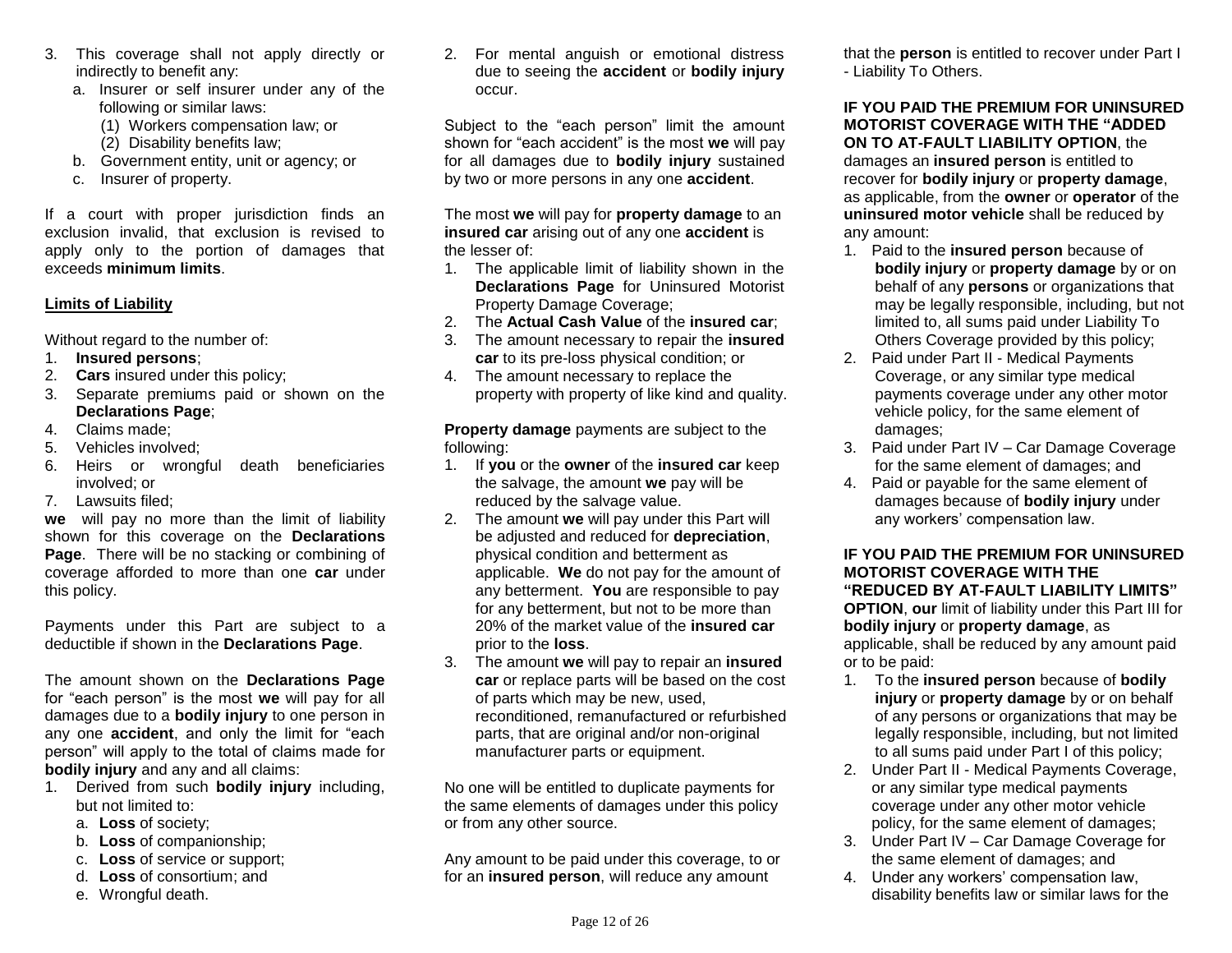same element of damages because of **bodily injury**.

#### **Other Insurance**

If there is other applicable uninsured and/or underinsured motorist insurance, the order of priority for payment is as follows:

- **1st:** Any and all policies insuring the injured **person** as a **named insured**; then
- **2nd:** Any and all policies insuring the injured **person** as a **relative**; then
- **3rd:** Any and all policies insuring the motor vehicle the injured **person** was **occupying** at the time of the **accident**.

If there is other applicable similar insurance, bonds or self-insurance with the same priority of payment available under more than one policy or provision for coverage on an **accident** covered by this Part, **we** will pay only **our** share of the damages, except as otherwise required by Georgia law or as decided by a court with proper jurisdiction. **Our** share is determined as the proportion that **our** limit of liability bears to the total of all limits applicable on the same level of priority.

However, any uninsured and/or underinsured motorist insurance **we** provide for an **insured person**, other than **you** or a **relative**, shall be excess over any similar collectible insurance providing such coverage on a primary basis for that **person**.

#### **PART IV - CAR DAMAGE COVERAGE**

#### **Insuring Agreement**

Subject to the limits of liability, if **you** paid the premium for coverage under Part IV, **we** will pay for a **loss** described below to an **insured car** for which coverage has been purchased. **We** will pay for **loss** to an **insured car** caused by:

1. A comprehensive **loss**, other than collision, only if the **Declarations Page** shows that Other Than Collision coverage applies for that **insured car**.

2. Collision, only if the **Declarations Page** shows that Collision Damage applies for that **insured car**.

**Loss** caused by:

- 1. Missiles;
- 2. Falling objects;
- 3. Fire;
- 4. Theft;
- 5. Malicious mischief or vandalism;
- 6. Riot or civil commotion;
- 7. Explosion;
- 8. Earthquake;
- 9. Windstorm, hail, water or flood; or
- 10. Accidental glass breakage;

are comprehensive losses to be paid under Other Than Collision coverage. **Loss** due to the hitting or being hit by an animal or bird will also be paid under Other Than Collision coverage, but only if there is proof that the **car** damage directly resulted from contact with that animal or bird. A comprehensive **loss** shall not include any **loss** covered as a collision.

#### **Loss** caused by an **insured car**:

1. Overturning; or

2. Colliding with or being hit by another object; are collision losses to be paid under Collision Coverage. A collision **loss** shall not include any **loss** covered as a comprehensive **loss**.

#### **Towing and Labor Coverage**

If **you** paid the premium for Towing and Labor Coverage and it is shown on the **Declarations Page**, **we** will pay up to the limits shown on the **Declarations Page** for towing and labor costs incurred each time an **insured car** for which **you**  bought this coverage is disabled. This includes the costs associated with emergency flat tire change, tire repair, battery jump, battery repair, fuel delivery (but not the fuel) and locksmith services each time an **insured car** is disabled, subject to the limits shown on the **Declarations Page** for that **insured car**. Covered labor must be performed at the time and place of

disablement and does not include routine maintenance of the **insured car**. The maximum amount **we** will pay for any single disablement will be the amount shown on the **Declarations Page** for this coverage for that **insured car**. **You** must provide **us** with a verifiable receipt of the towing or labor charges incurred. This coverage does not apply to towing from entrapment in snow, mud, water or sand, more than 100 feet from a public road or highway.

#### **Loss of Use Coverage**

If **you** paid the premium for Loss of Use Coverage and it is shown on the **Declarations Page**, when an **insured car** for which **you** bought this coverage sustains **loss** due to a collision or due to a comprehensive **loss** then, whether or not the actual **loss** to the **insured car** is covered by the Collision Damage or Other Than Collision coverage of this policy, **we** will reimburse **you** for actual expenses incurred for reasonable fares for substitute transportation, and/or necessary **car** rental charges **you** incur from a licensed rental car agency, while that **insured car** is inoperable due to that **loss**. **We** will pay no more than:

- 1. The limit shown on the **Declarations Page**; or
- 2. The **actual cash value** of the **insured car** at the time of **loss**.

Loss of Use Coverage is limited to the period the vehicle is inoperable or under repair.

Loss of Use Coverage will end 72 hours after **we** offer to pay the amount **we** determine is due for a total loss.

No deductible applies to Loss of Use Coverage. The limits set forth above are the most **we** will pay as the result of any one **loss**, regardless of the number of **insured cars** listed on this policy or premiums paid.

#### **Additional Definition**

When shown in Part IV in **bold** print "**special/additional equipment**" means any of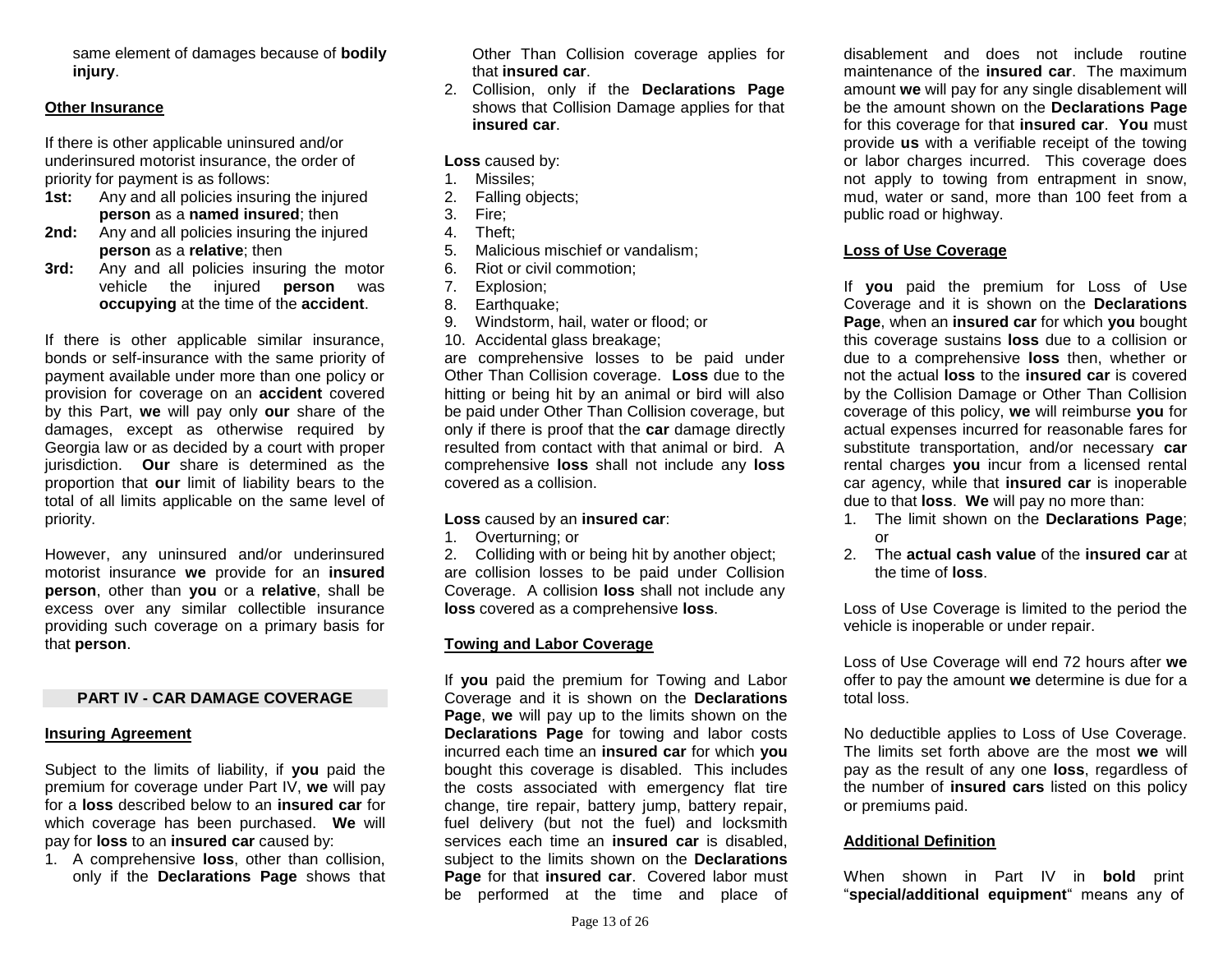the following, except when installed by the original manufacturer of an **insured car** or by the manufacturer's dealer as a manufacturer's new car option or equipment on an **insured car**:

- 1. Parts, accessories, ground effects and any other equipment or enhancement;
- 2. Any modified suspension equipment, modified engines, modified carburetor systems, modified equipment, or custom wheels, including, but not limited to:
	- a. Aluminum, magnesium, chrome or alloy wheels;
	- b. Special wide-tread tires or slicks;
- 3. Custom paint, murals, decals or graphics; special carpeting or furnishings; sunroofs, moon roofs, t-bar or height extending roofs; bubble domes or similar windows; refrigeration or cooking equipment and any equipment used for sleeping;
- 4. Electronic video, audio, digital or data transmitting, receiving, recording and playback device, including but not limited to:
	- a. Communication and audio devices, including citizen band radios, two way mobile radios, televisions, VCR, mobile cellular and other telephones, blue tooth devices, scanning monitor receivers, audio devices that record and/or play sound, including: radios; satellite radios; stereos; cassette tape decks; compact disk systems; MP3 devices; internet audio streaming devices; audio interface devices; radio scanners; and similar devices for reproducing sound;
	- b. GPS and other navigation systems;
	- c. Personal computers and internet access systems;
	- d. Video devices, including DVD devices, VCR's; monitors; cameras and televisions; and
	- e. Any accessories, cables, connectors or antennas used with any of these types of equipment.

# **Exclusions**

Coverage does not apply to **loss**:

- 1. To an **insured car** while used for livery or **delivery** services. This exclusion does not apply to shared expense car pools.
- 2. Caused by:
	- a. War (declared or undeclared);
	- b. Civil war;
	- c. Insurrection;
	- d. Rebellion;
	- e. Revolution;
	- f. Nuclear reaction, radiation, or radioactive contamination;
	- g. Pathogenic, poisonous, biological, toxic, explosive or other hazardous materials unless caused by an act of vandalism aimed at the **insured car**; or
	- h. Any consequence of any of the items listed above.
- 3. To any **special/additional equipment**. However, if **you** have paid the premium for Special/Additional Equipment Coverage and it is shown on the **Declarations Page**, this exclusion shall not apply to the **special/additional equipment** listed on the schedule of **special/additional equipment**  in **our** records. If **you** change the **special/additional equipment** on an **insured car**, **you** must notify **us** to change **your** listed equipment before any added **special/additional equipment** will be covered.
- 4. To any camper body or trailer.
- 5. That occurs to any vehicle while it is located for use as a residence or premises.
- 6. That results from off-road recreational use of a vehicle.
- 7. Resulting from:
	- a. Prior **loss** or damage;
	- b. Manufacturer's defects; or
	- c. Any of the following:
		- (1) Wear and tear;
		- (2) Freezing;
		- (3) Mechanical or electrical breakdown or failure;
		- (4) Road damage to tires; or
		- (5) Mold, mildew, fungi or any byproduct of these;

unless the damage is the result of other **loss** covered by this policy.

- 8. To any personal property, including but not limited to wearing apparel, any personal property, tools or nonstandard equipment and racks which is permanently or temporarily attached to an **insured car** at the time of the **loss**.
- 9. That occurs while **you**, or anyone driving with **your** permission, is using an **insured car**:
	- a. In an illegal trade or transportation;
	- b. While committing a crime (other than a violation of a traffic law or similar law governing the ownership or operation of a vehicle); or
	- c. While fleeing any law enforcement personnel.
- 10. Arising out of or due to the use of an **insured car** for transportation of any explosive substance, flammable liquid or similarly hazardous material, except transportation, incidental to ordinary residential or farm activities. This shall not apply to the fluids necessary for the operation of the vehicle.
- 11. That occurs while an **insured car** is involved in any prearranged **racing** or operating an **auto** on a track or course designed or used for racing, high performance or high speed driving.
- 12. That occurs while an **insured car** is subject to any bailment lease, conditional sale, mortgage or other encumbrance not specifically declared and described on this policy.
- 13. Due to theft or conversion by **you**, or a **relative**. However, this does not apply to the interest of a **named insured** or the spouse of the **named insured** who **resides** in the same **household** as the **named insured** if that **person** did not consent to, direct, contribute to, or participate in the theft or conversion.
- 14. To an **insured car** caused intentionally by or at the direction of any **person** listed on the **Declarations Page**. This exclusion will not apply to the interest of **named insured** or **relative** who **resides** in the same **household** as the **named insured** if the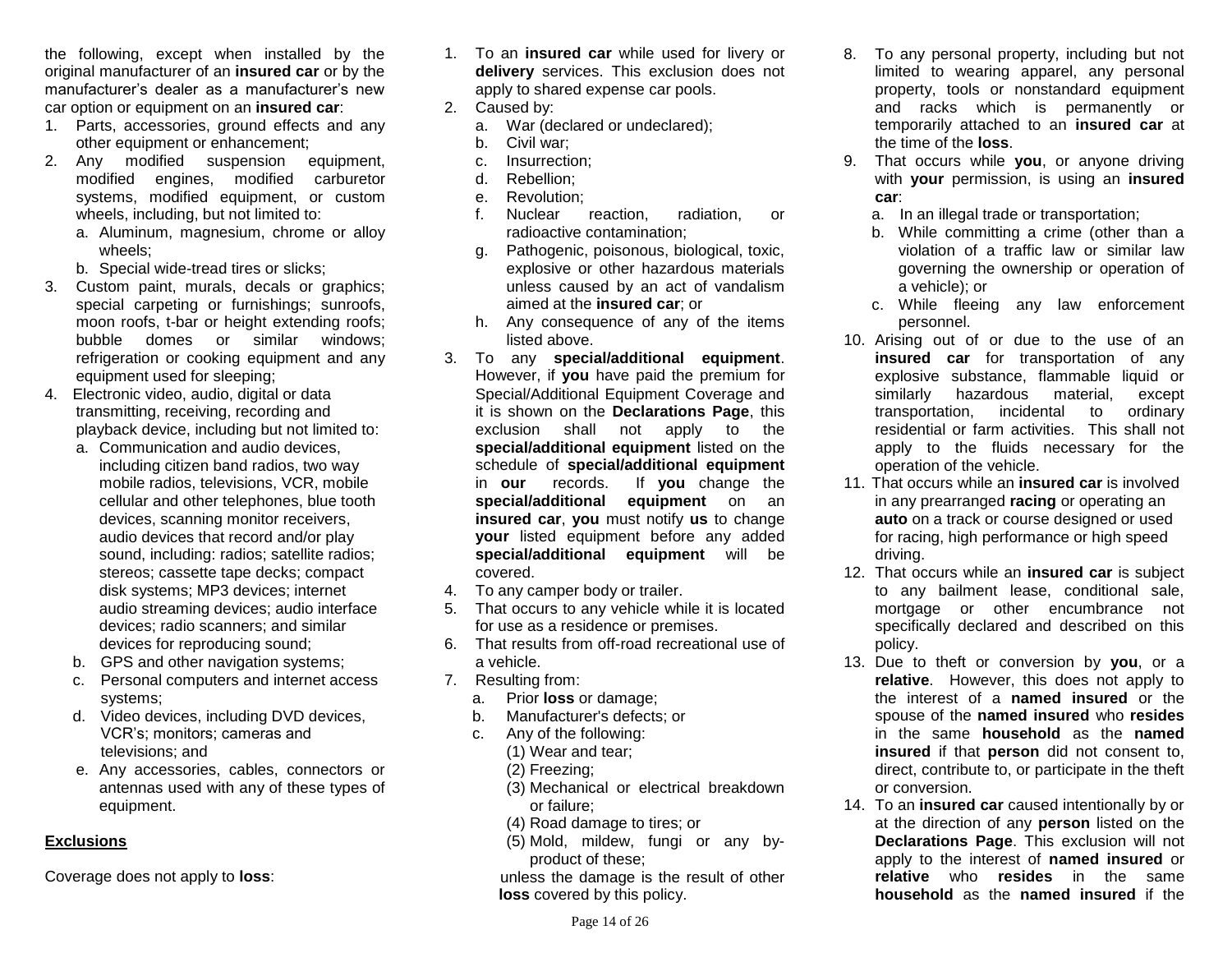**loss** is a result of family violence, as defined by Georgia laws, as amended, and:

- a. The state law protects that interest;
- b. That **person** has not:
	- (1) Participated in;
	- (2) Contributed to;
	- (3) Directed; or
	- (4) Consented to;
	- the intentional act causing the **loss**; and
- c. A family violence complaint is brought for the act causing the **loss**.
- 15. That occurs while an **insured car** is driven by any **person** who is not a listed driver on the **Declarations Page** and who does not have a valid **driver's license**.
- 16. That occurs while an **insured car** is rented to, leased to, or loaned to any **person** or organization in return for compensation, payment or benefit of any kind in exchange for, or resulting from, the use of the **insured car**.
- 17. That occurs while under the care or control of a **business** or **person**, other than a **person** listed as an insured driver under this policy, in exchange for payment, compensation or payment in kind in exchange for, or resulting from, the use of an **insured car**.
- 18. Due to the legal seizure or destruction of an **insured car** by any government or civil authority for any reason. However, this shall not apply to physical damage caused by search of the **insured car** by any government or civil authority in connection with any such seizure if:
	- a. No evidence of unlawfulness is found; and
	- b. Possession of the **insured car** is returned to the **named insured** or a **relative**.
- 19. Due to the repossession of the **insured car** by a **person** or entity legally entitled to do so.
- 20. Resulting from the ownership, maintenance, or use of an **insured car** while a **person** is engaged in any **business** other than **auto business** activities. This exclusion includes use of a vehicle for livery and **delivery**

services. This exclusion does not apply if **business** use of an **insured car** has been declared to **us** and an additional premium has been paid.

21. To any vehicle other than an **insured car** for which the premium has been paid for the coverage being sought under this Part.

# **Limits of Liability**

- 1. **Our** Limit of Liability for **loss** shall not exceed the lowest of:
	- a. The **Actual Cash Value** of the stolen or damaged property at the time of **loss**, reduced by the deductible shown on the **Declarations Page**;
	- b. The amount necessary to repair the property to its pre-**loss** physical condition, reduced by the deductible shown on the **Declarations Page**;
	- c. The amount necessary to replace the property with property of like kind and quality, reduced by the deductible shown on the **Declarations Page**; or
	- d. Any Stated Amount Limit of Liability shown on the **Declarations Page**, including but not limited to any value listed for **special/additional equipment**.
- 2. If **you** or the **owner** of the **insured car** keep the salvage, the amount **we** pay will be reduced by the salvage value.
- 3. If **loss** is sustained by more than one **insured car** in the same collision, only the highest applicable deductible will apply.
- 4. The amount **we** will pay under this Part will be adjusted and reduced for **depreciation**, physical condition and betterment as applicable. **We** do not pay for the amount of any betterment. **You** are responsible to pay for any betterment, but not to be more than 20% of the market value of the **insured car**  prior to the **loss**.
- 5. The amount **we** will pay to repair an **insured car** or replace parts will be based on the cost of parts which may be new, used, reconditioned, remanufactured or refurbished parts, that are original and/or

non-original manufacturer parts or equipment.

- 6. There shall be no duplicate recovery for the same elements of **loss** under this coverage and any other coverage under this policy or any other source.
- 7. Each item of **special/additional equipment** shall be subject to the deductible shown on the **Declarations Page** for **special/additional equipment**. No other deductible shall apply to **special/additional equipment**.

# **No Benefit to Bailee**

These coverages shall not directly or indirectly benefit any **person** or entity other than **you** for **loss** to an **insured car**.

### **Appraisal or Arbitration**

If **you** and **we** fail to agree on the amount of **loss**, either may demand an appraisal of the **loss**. Each will appoint a competent and disinterested appraiser. The appraisers will select a third appraiser to decide any differences. Each appraiser will state separately the **Actual Cash Value** and the amount of **loss**. The award in writing by any two appraisers will be binding and will determine the amount payable. Each party will pay the expenses of its chosen appraiser. The expenses and the cost of the third appraiser will be shared equally.

Instead of an appraisal as to the amount of **loss**, a written request for the case to be arbitrated as to that issue, pursuant to Georgia Regulation 120-2-52-.03(6) as amended, may be submitted to the Commissioner of Insurance. The request must be in writing and must include the facts of the case and where each party currently stands in the negotiations. Any claim so settled shall be binding on both parties, but shall not preclude or waive any other rights either party has under common law. The cost of the arbitration shall be borne equally by the parties to the arbitration.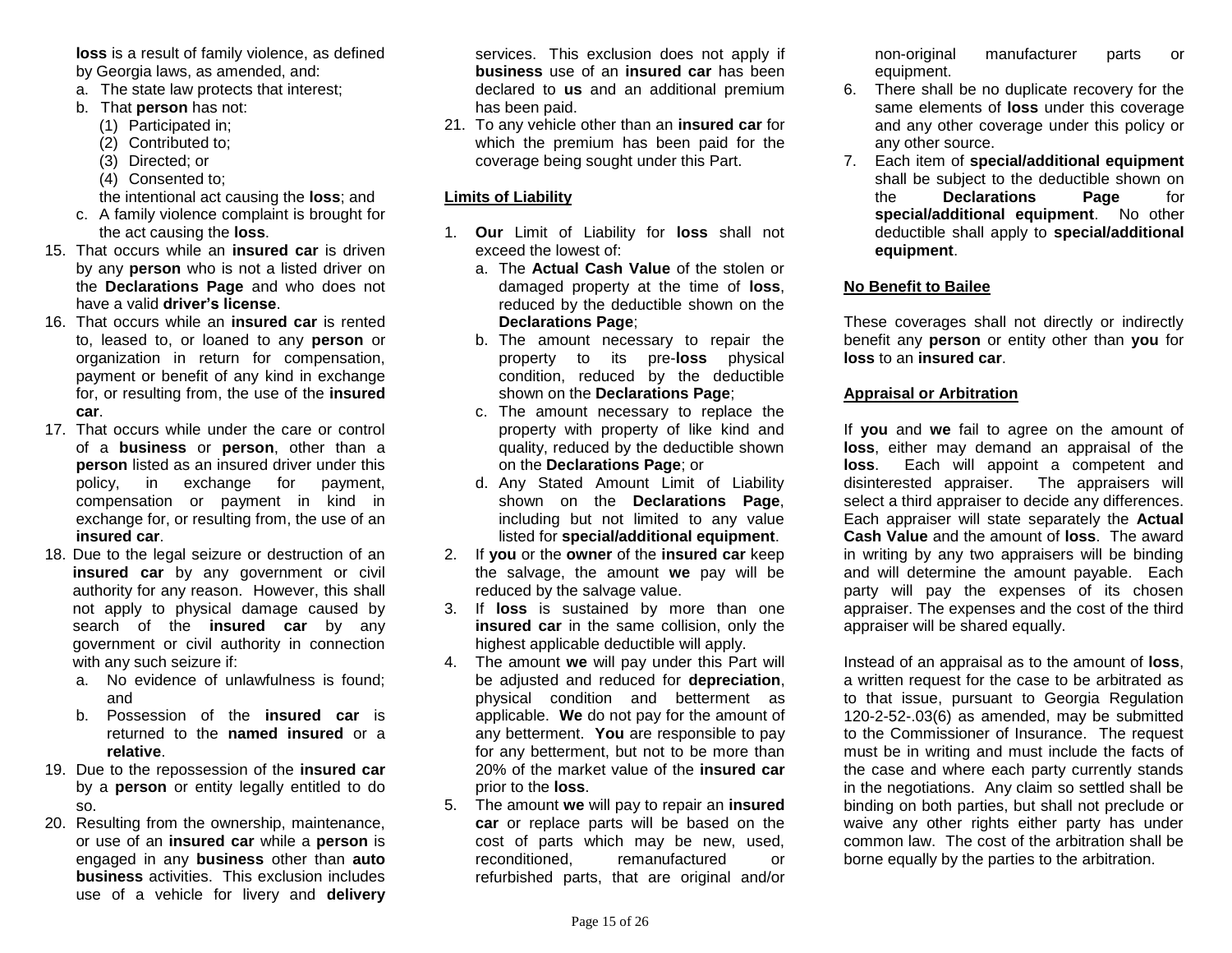**We** do not waive any of **our** rights under this policy by agreeing to an appraisal or arbitration of the amount of **loss**. Coverage issues or disputes under this policy may not be determined by the appraisers or arbitrators.

### **Payment of loss**

At **our** option, **we** will pay the **loss** in money, or repair or replace the damaged or stolen property. With **your** consent, payment for repairs may be made directly to a repair shop if damage is repaired.

**We** may, at any time before the **loss** is paid or the property is replaced by **us**, return, at **our** expense any stolen property either to **you** or to the address shown in **our** records with payment for the resulting damage. **We** may keep all or part of the property at the agreed or appraised value, but there shall be no abandonment to **us**. **We** have no duty to preserve salvage.

**We** may make payment for a **loss** to **you** or the **owner** of the **car**. No payment is due under Part IV until **you** have fully complied with all of the conditions and duties stated in this policy.

# **Loss Payee & Lienholder's Rights**

If a loss payee or lienholder is shown on the **Declarations Page** with respect to an **insured car**, any amount paid under this Part IV for **loss** to that **car** will be paid according to **your** interest and that of the loss payee or lienholder. **We** may make separate payments according to those interests. However, with **your** consent, payment may be made directly to a repair shop when the **loss** is being repaired.

**We** will be subrogated to the loss payee or lienholder's rights of recovery to the extent of **our** payment.

Where a claim is denied for non-cooperation or breach of the **Insured**'s duties owed to **us,** the Loss Payee or lienholder's interest will not be protected. Where fraud, misrepresentation,

material omission, intentional damage, or conversion, secretion and/or embezzlement of an **car** has been committed by or at the direction of **you** or a **relative**, or where the **loss** is otherwise not covered under the terms of this policy, the Loss Payee or lienholder's interest will not be protected. **We** have no duty to make any payment to a lienholder or Loss Payee unless the **loss** is payable to **you** and all policy terms and conditions have been met.

**We** reserve the right to cancel the policy as permitted by policy terms. Cancellation shall terminate this agreement as to the Loss Payee's interest.

# **Other Insurance**

If there is other applicable insurance or source of recovery for **loss** to an **insured car**, **we** will pay the proportionate share **our** limit of liability bears to the total of all available sources of recovery. The deductible of this policy will be taken in a proportionate share based on the deductibles of each policy.

Other sources of recovery include, but are not limited to any:

- 1. Coverage provided by the **car owner**;
- 2. Other physical damage insurance available; and
- 3. Other source of recovery that applies to the loss.

### **PART V - ACCIDENTAL DEATH AND DISMEMBERMENT COVERAGE**

### **Insuring Agreement**

If **you** have paid the premium for Accidental Death and Dismemberment Coverage and it is shown on the **Declarations Page**, **we** will pay the benefits described under the Limits of Liability in this Part V with respect to **bodily injury**  sustained by the **named insured** as the result of a Covered Event specified in this Part V.

# **Limits of Liability**

If a **named insured** sustains death, dismemberment or loss of life, as described below, independent of other causes, that is the result of a Covered Event in an **accident**, **we** will pay the stated benefit to the **named insured**, subject to the aggregate limit of liability shown on the **Declarations Page**.

# DEATH, DISMEMBERMENT OR LOSS OF

SIGHT: If within 90 days from the date of an **accident** arising out of a Covered Event, **bodily injury** sustained by the **named insured** in that **accident** causes death, dismemberment or loss of sight, **we** will pay, as follows, but no more than the Limit of Liability shown on the **Declarations Page** for all **bodily injury**:

- 1. For accidental loss of life of the **named insured we** will pay the limit shown on the **Declarations Page**.
- 2. For loss of Both Hands or both Feet, **we** will pay the limit shown on the **Declarations Page**.
- 3. For loss of sight in both eyes **we** will pay the limit shown on the **Declarations Page**.
- 4. For loss of one hand and one foot **we** will pay the limit shown on the **Declarations Page**.
- 5. For loss of either Hand or Foot **we** will pay one-half of the limit shown on the **Declarations Page**.
- 6. For loss of sight in one eye **we** will pay onehalf of the limit shown on the **Declarations Page**.
- 7. For loss of a thumb and index finger of same Hand of the **named insured we** will pay onehalf of the limit shown on the **Declarations Page**.

The word "loss", as used in this Part V, means:

- 1. With regard to hand or foot, complete severance through or above the wrist or ankle joint.
- 2. With regard to sight of eyes, entire and irrecoverable loss of sight.
- 3. With regard to thumb and index finger, complete severance through or above metacarpophalangeal joint.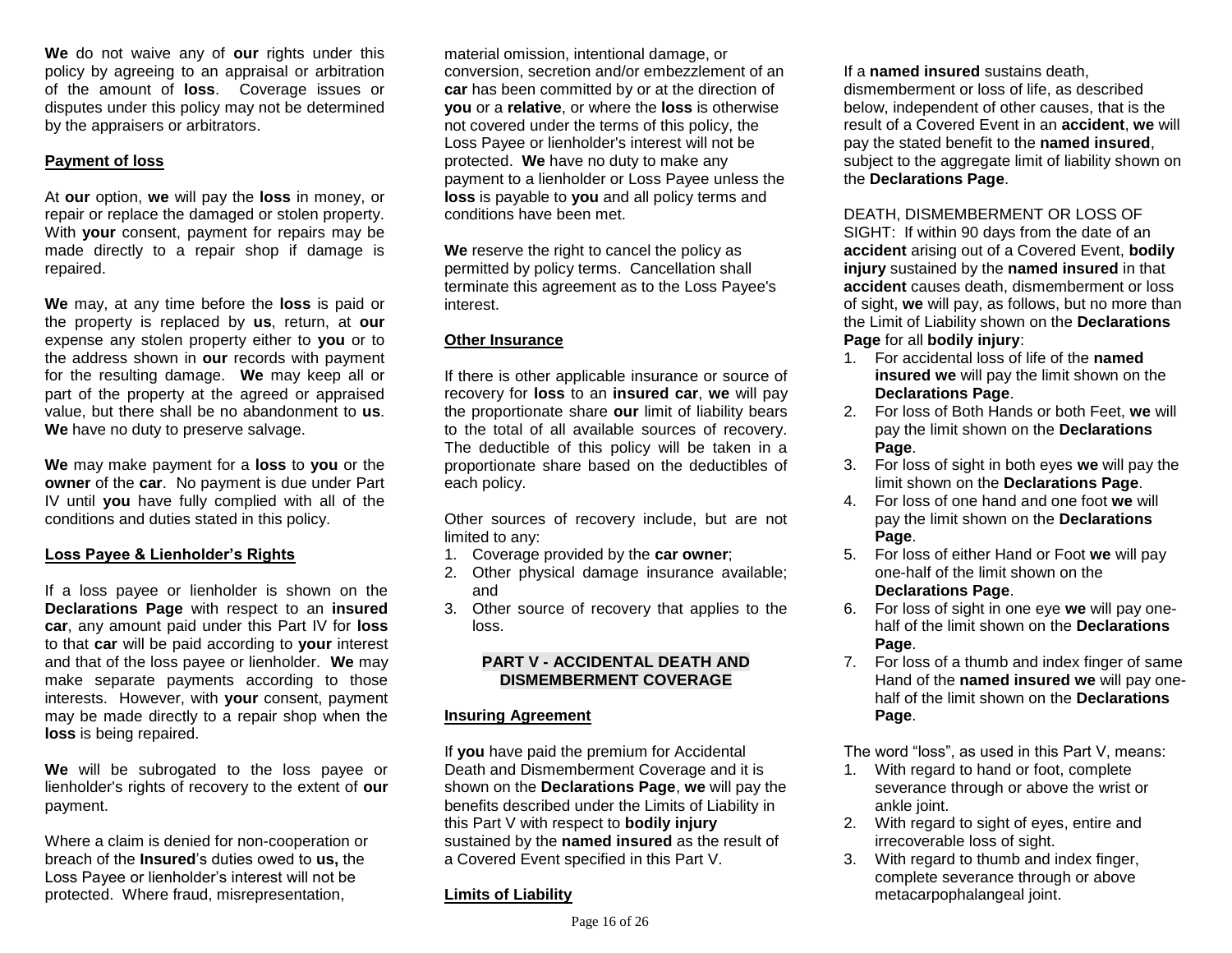The limit of liability shown for this coverage on the **Declarations Page** is the aggregate limit for all claims under this Part V, and is most **we** will pay under this coverage with respect to a **named insured**, without regard to the number of:

- 1. **Bodily injuries** sustained by the **named**  insured;
- 2. **Cars** insured under this policy;
- 3. Separate premiums paid or shown on the **Declarations Page**;
- 4. Policies issued;
- 5. Claims made; or
- 6. Vehicles involved.

There will be no stacking or combining of coverage afforded to more than one **car** under this policy.

# COVERED EVENTS:

- 1. While the **named insured** is riding solely as a passenger in or on, boarding or alighting from any public conveyance, including air, licensed to carry passengers for hire; or
- 2. When the **named insured** sustains injuries caused by unavoidable exposure to the elements following the forced landing, stranding, sinking or wrecking of such means of transportation described above in which the **person** insured has been riding solely as a passenger; or
- 3. While the **named insured** is driving or riding in or on; boarding or alighting from, a fourwheel private passenger automobile.

# **Seat Belt Coverage**

The Principal Sum benefits for Accidental Death under this policy will be increased by an additional 20% of the benefit amount if death results while the **named insured** is a passenger or driver of a four-wheel private passenger automobile and the **named insured's** seat belt is properly fastened about their body.

# **Exclusions**

This coverage does not cover any **loss**, death or **bodily injury** incurred for, or resulting from, any of the following:

- 1. Suicide or attempted suicide.
- 2. Intentional self-infliction of injury or attempted self-inflicted of injury.
- 3. Self destruction or attempted selfdestruction.
- 4. Infections except phylogenic infections caused wholly by a covered **bodily injury**.
- 5. War or any warlike action.
- 6. **Accident** occurring while serving as an active member of any military unit, including but not limited to coast guard, national guard, army, naval or air service of any country.
- 7. **Accident** occurring while operating, or learning to operate, or performing duties as a member of the crew of any aircraft.
- 8. Sickness or disease of any kind.
- 9. **Bodily injury** or loss occurring while the **named insured** is intoxicated or under the influence of any narcotic, unless consumed or ingested pursuant to directions from a licensed physician, in the course of treatment, without any warning from the physician or a licensed pharmacist against operating any motorized vehicle while under the influence of the narcotic.
- 10. While **racing**.
- 11. While operating a motor vehicle use of a motor vehicle as a livery service or for **delivery**.
- 12. As a result of a hernia of any kind.
- 13. As a consequence of diabetes.
- 14. **Bodily injury** caused by, or contributed to by, the **named insured** committing, participating in or attempting to commit: a. A felony; or
	- b. An act of violence, civil disobedience, civil disorder, riot or insurrection.

# **Additional Terms for Part V**

1. NOTICE OF CLAIM: Written notice of claim must be given to **us** within 20 days after the any **bodily injury** covered by this Part V, or as soon thereafter as is reasonably possible.

- 2. PROOF OF LOSS: Written proof of **loss** must be furnished to **us** within 90 days after the date of a covered event. Failure to furnish such proof within the time required shall not invalidate nor reduce any claim if it was not reasonably possible to give proof within such time, provided proof is furnished as soon as reasonably possible.
- 3. PAYMENT OF CLAIMS: Payment for loss of life will be payable in accord with any beneficiary designation made to **us**, or if none, then to the estate of the **named insured**. Payment of **our** limit of liability to the legal representative of the estate shall be deemed discharge of **our** duties under this Part V.
- 4. PHYSICAL EXAMINATION AND AUTOPSY: **We** have the right for physical examination or autopsy of the **named insured** who is making a claim under this Part V by a licensed medical practitioner or pathologist when, and as often as **we** reasonably require, unless barred by law.

# **PART VI - GENERAL PROVISIONS**

# **Policy Period & Territory**

This policy applies only to **accidents** and **losses** that occur:

- 1. During the policy period as shown in the **Declarations Page** unless the policy is cancelled, in which case all coverage ends on the effective date of the cancellation; and
- 2. Within the policy territory. The policy territory is the United States of America, its territories or possessions, or Canada. This policy also applies to an **accident** or **loss** involving an **insured car** while being transported between ports within the policy territory.

# **Two or More Cars Insured**

As to any **accident**, occurrence or **loss** to which this and any other **car** policy issued to **you** by **us**, or an affiliated insurer, applies to provide the same or similar type of coverage, the total limit of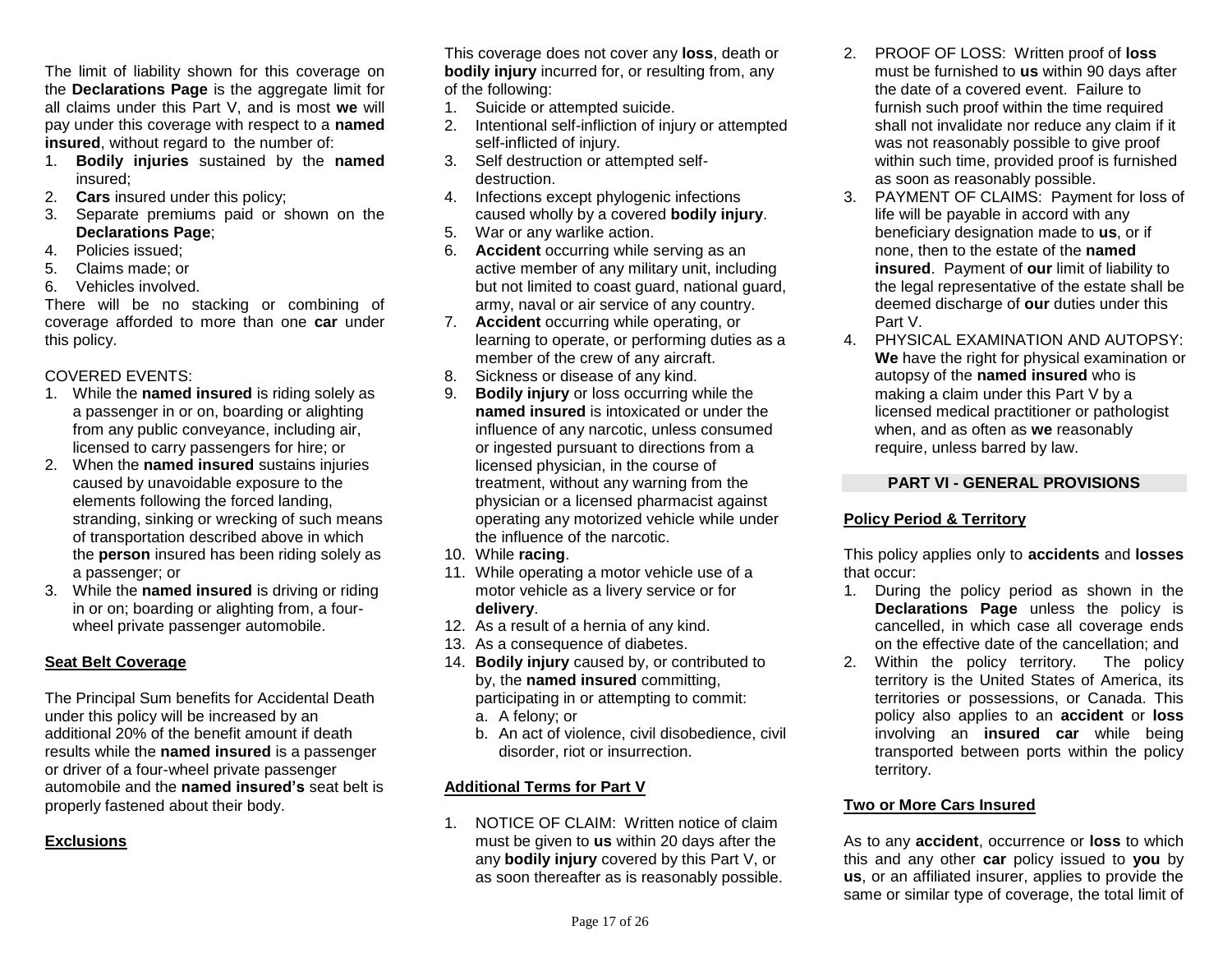**our** liability under all the policies shall not exceed the highest applicable Limit of Liability under any one policy for any one vehicle insured. This does not apply as to Part III – Uninsured Motorist Coverage.

# **Claims Handling**

**We** may use any or all of the following to determine the value of any damages, loss or claim that may be covered by this policy:

- 1. Exams by doctors **we** select, at **our** expense, as often as **we** reasonably request.
- 2. Medical record review and test result review by **persons** and services selected by **us**.
- 3. Computer programs and databases for the analysis of medical treatment and expenses.
- 4. Computer programs, databases and published sources for bodily injury, medical, medical expense and damage information.
- 5. Estimates by vehicle repair shops.
- 6. Computer programs and databases for the evaluation of injuries and predicting jury verdicts.
- 7. Computer programs, databases and published sources for vehicle values and cost of repair.
- 8. Third-party vendors providing estimating. appraisal, injury evaluation, earnings calculators, and analysis.
- 9. Special-application technology.

### **Suits Against Us**

No legal action may be brought against **us** until there has been full compliance with all terms of this policy.

No one other than an **insured person** under part of this policy shall have any interest in this policy prior to obtaining a verdict against an **insured person**.

No legal action may be brought against **us** for payment under Part I – Liability To Others until:

1. **We** agree in writing that the **insured person**, as defined under Part I, has an obligation to pay damages; or

2. The amount of the damages due under Part I on behalf of an insured has been determined by final judgment after trial.

No one shall have any right to make **us** a party to a suit to determine the liability of an **insured person** under Part I.

No one may sue **us** to determine the amount of **loss** payable under Part IV - Car Damage Coverage until after having complied with the Appraisal clause of this policy.

**We** have no duty to preserve or otherwise retain any salvage for any purpose, including as evidence for any type of court proceeding.

No one may sue **us** to determine the amount payable under Part V - Accidental Death and Dismemberment Coverage until at least 60 days after written proof of loss has been furnished to **us**. No such legal action may be brought after the expiration of three years after the time written proof of loss is required to be furnished to **us**.

### **Our Recovery Rights (Subrogation & Reimbursement)**

In the event of any payment under this policy:

- 1. **We** will be subrogated to all rights of recovery of the **person** or entity to or for whom payment was made against another **person** or organization; and
- 2. Any **person** to or for whom a payment is made who recovers damages from a liable **person** or entity, or their insurer, shall hold the proceeds of that recovery in trust for **us**.

These rights shall be only to the extent of payments made under this policy. The **person** or organization to or for whom payment was made under this policy will be required to reimburse **us** out of any monies received from any party or organization liable for damages, or his or her insurance company.

Anyone to whom payment was made under this policy must cooperate with **us**, do whatever is necessary to protect **our** subrogation rights, and do nothing after the **loss** to harm **our** rights.

However, **we** have no right of recovery or reimbursement:

- 1. For amounts paid under Part II Medical Payments. **Our** right to reimbursement from an **insured person** for benefits paid under Part II will only exist if:
	- a. That **person** has obtained from all sources of recovery a total amount greater than the total damages sustained by that **person**; and
	- b. The amount of **our** reimbursement claim is reduced by the pro-rata amount of attorney fees and expenses of litigation incurred by the **insured person** in any lawsuit against the liable parties.

**We** must be given notice by certified mail at least 10 days prior to any settlement with, or start of trial against, any legally liable party if the **insured person** has received payments from **us** under Part II.

2. For amounts paid under Part III – Uninsured Motorist Coverage against an uninsured or underinsured motorist if **we** have consented, in writing, to a settlement between that uninsured motorist or underinsured motorist, or its insurer, and an **insured person** under Part III. An **insured person** under Part III who seeks benefits under that coverage must give **us** at least 30 days notice of any settlement offer and an opportunity to protect **our** rights. Nothing in this section prohibits an **insured person** under Part III from entering into a settlement by way of a Limited Release, as set forth in Georgia Code Section 33-24-41.1, as amended, which shall not release the legally liable uninsured motorist or underinsured motorist from personal liability to the extent that benefits may be available under Part III for the **bodily injury** or **property damage**  sustained by that **insured person**.

If **we** seek recovery from a liable party:

1. **You** authorize **us** to seek recovery of any applicable deductible. But, **we** have no duty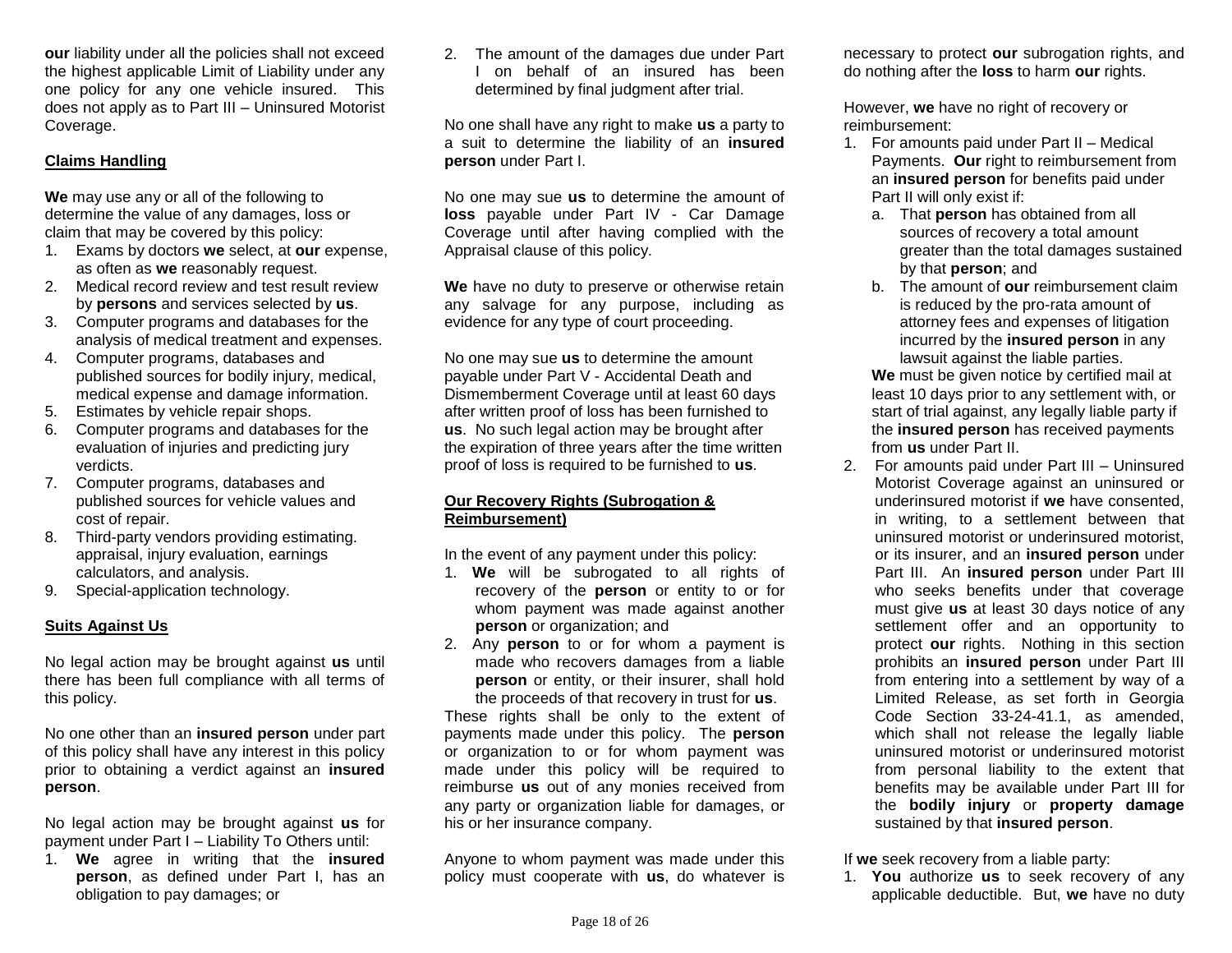to do so, and **we** will notify **you** if **we** do not intend to proceed to collect the deductible; and

2. **You** agree to be bound by any settlement agreement entered into by **us** and the liable party, or the outcome of any arbitration **we**  enter into, for those sums.

**We** reserve the right to compromise or settle the deductible and property damage claims against the responsible parties for less than the full amount. If the total recovery is less than the total of **our** payment and the deductible, **we** will reduce reimbursement of the deductible to **you**  based on the proportion that the actual recovery bears to the total of **our** payment and the deductible.

Any reimbursement to **you** by **us** will be reduced by a proportionate share of expenses and attorney fees incurred in connection with the recovery.

If anyone insured under this policy makes recovery from a responsible party without **our** written consent, that insured's rights under any affected coverage will no longer exist.

If payment is made on behalf of anyone insured under this policy to comply with state mandated coverage, and the policy or any subsequent change in coverage was obtained from **us** as a result of **your** material misrepresentation of the risk to be insured by **us**, which otherwise, had it been known to **us** at the time coverage was agreed to by **us**, **we** would have declined coverage or extension of coverage to **you**, **you** agree to reimburse **us** to the full extent of any **loss** and adjustment expense paid on **your** behalf as a result of **your** material misrepresentation to **us**.

#### **Assignment**

**Your** interest and rights in this policy may not be assigned or transferred without **our** written consent. Upon the death or end of the marital relationship of the **named insured**, a spouse of

that **named insured** who was covered under this policy immediately prior to the death or end of the marital relationship shall upon notice to **us** continue to be covered under this policy for a period of 90 days following that death or end of marital relationship, or until expiration of the policy term, whichever is shorter.

### **Policy Changes**

This policy, which includes the **Declarations Page**, endorsements issued by **us**, the **Application**, and any coverage election and rejection forms, contains all agreements between **you** and **us**. Its terms may not be changed or waived except by written endorsement issued by **us**. Notice to any agent or knowledge possessed by any agent or other **person** shall not change or affect a waiver on any portion of this policy nor stop **us** from exerting any rights under this policy.

If a change requires a premium adjustment, **we**  will adjust **your** premium as of the effective date of the change. **We** may revise this policy form to provide more coverage without additional premium charge. If **we** revise this version of this policy form, **our** policy will automatically provide the additional coverage as to the date the revision is effective.

**We** rely upon the statements made by **you** in the **Application** for insurance to determine the amount of the premium for this policy. **You** agree to cooperate with **us** in determining if this information is correct and complete and **you** will notify **us** if it changes during the policy period. If this information is incorrect, incomplete, or changes during the policy period, **we** may adjust **your** premium during the policy period or take other appropriate action. To properly insure **your car**, **you** must promptly notify **us** when:

- 1. **You** change **your** address;
- 2. Any resident operators are added or deleted;
- 3. **You** acquire an additional or replacement **car**;
- 4. Any change in the operators in the household;
- 5. **You** or a **relative** get married or divorced; or

6. **You** or a **relative** obtains a driver's license or has a driver's license suspended, revoked, or refused.

#### **Cancellation and Non-Renewal**

The **named insured** may cancel this policy by returning it to **us** or by advising **us** in writing when at a future date the cancellation is to be effective. If only the interest of the **named insured** is affected by the requested cancel, then upon **our** receipt of a written request for cancellation, **we** may waive the future date requirement by confirming the date and time of cancellation in writing to the **named insured**.

**We** may cancel by mailing notice to the **named insured** shown on the **Declarations Page** at the last known address appearing on **our** records. Notice of cancellation will be mailed at least:

- 1. 10 days before the effective date of cancellation if:
	- a. Due to **failure to pay premium**; or
	- b. Notice is mailed during the first 59 days of the first policy period; or
- 2. 30 days before the effective date of cancellation if this policy is to be cancelled for any other reason.

**We** may cancel this policy for any lawful reason during the first 59 days of the first policy period. When this policy is in effect for 60 days, or if this is a renewal policy, **we** may cancel only for one or more of the following reasons:

- 1. The **failure to pay premium**;
- 2. For material misrepresentation or fraud when applying for this policy;
- 3. Any insured violated any of the terms and conditions of the policy;
- 4. The **named insured** failed to disclose fully, if called for in the **Application**, his or her record for the preceding 36 months of motor vehicle accidents and moving traffic violations;
- 5. The **named insured** failed to disclose in the written **Application**, or in response to inquiry by **us**, **our** authorized agent or a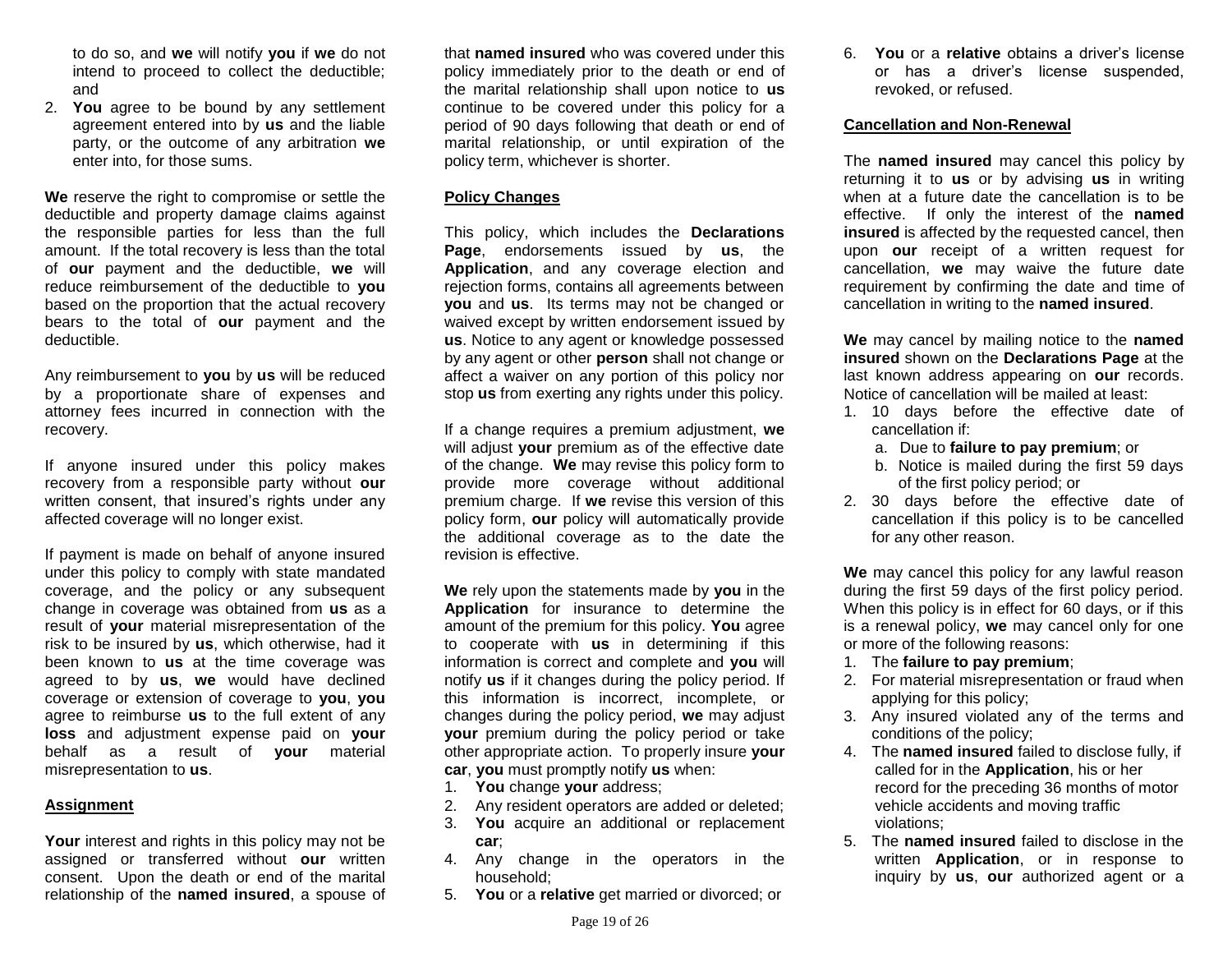broker, information needed for the acceptance or proper rating of the risk;

- 6. The **named insured** submits, or knowingly aids or abets another in the presentation of, a false or fraudulent claim;
- 7. The loss of driving privileges through suspension or revocation of **your** operator's license or motor vehicle registration, or that of a principal operator of **your insured car**. This must have occurred within the 36 month period prior to the notice of cancellation;
- 8. The **named insured** or any other driver who either **resides** in the same **household** or who customarily uses **your insured car**:
	- a. Is or becomes subject to epilepsy or heart attacks and the **person** does not produce a certificate from a doctor testifying to that **person's** unqualified ability to operate a motor vehicle;
	- b. Has an accident, conviction, criminal or traffic record, or a physical, mental, or other condition which is such that that **person's** operation of a motor vehicle might endanger the public safety;
	- c. Has within a three-year period prior to the notice of cancellation been addicted to the use of narcotics or other drugs;
	- d. Has been convicted or forfeited bail during the 36 months immediately prior to the notice of cancellation for:
		- (1) Any felony;
		- (2) Criminal negligence resulting in death, homicide, or assault arising out of the operation of a motor vehicle;
		- (3) Operating a motor vehicle while in an intoxicated condition or while under the influence of drugs;
		- (4) Being intoxicated while in or about a motor vehicle or while having custody of an motor vehicle;
		- (5) Leaving the scene of an accident without stopping to report;
		- (6) Theft or unlawful taking of a motor vehicle; or
		- (7) Making false statements in an application for a driver's license; or
- e. Has been convicted of or forfeited bail for three or more violations, within the 36 months immediately prior to the notice of cancellation, of any law, ordinance, or regulation limiting the speed of motor vehicles or any of the provisions of the motor vehicle laws of any state, violation of which constitutes a misdemeanor, whether or not the violations were repetitions of the same offense or different offenses;
- 9. The **insured car**:
	- a. Is so mechanically defective that its operation might endanger public safety;
	- b. Is used in carrying passengers for hire or compensation; provided, however, that the use of an automobile for a car pool shall not be considered use of an automobile for hire or compensation;
	- c. Is used in the transportation of flammables or explosives;
	- d. Is an authorized emergency vehicle; or
	- e. Has changed in shape or condition during the policy period so as to increase substantially the risk; or
- 10. Any other reason permitted by law.

With respect to cancellation, this policy is neither severable or dividable. Any cancellaton will be effective for all persons and all vehicles.

If this policy is cancelled, coverage will not be provided as of the date and time shown in the notice of cancellation.

Upon cancellation, **you** may be entitled to a premium refund. If a refund is not timely provided by **us**, **we** may be subject to statutory penalties. **We** charge a fully-earned policy fee for each policy term.

If this policy is cancelled by **us** for any reason other than **failure to pay premium**, any refund due will be computed on a daily pro-rata basis, and subject to any fully-earned fees.

If this policy is cancelled at **your** request or due to **failure to pay premium**, any refund due will be calculated at a 90% or pro rata basis, and subject to any fully-earned fees. This means a 10% penalty is charged on unearned premium when the policy is cancelled at **your** request or due to **failure to pay premium**.

If **we** decide to not to renew this policy, **we** will mail notice of nonrenewal to the **named insured** shown on the **Declarations Page** at the last known address appearing in **our** records. Notice will be mailed at least 30 days before the end of the policy period.

# **Automatic Termination**

Coverage for **your insured car** shall terminate automatically when anyone other than **you** or a **relative** becomes the **owner** of the vehicle.

This policy will also terminate automatically at the end of the current policy period if **we** offer to renew or continue **your** policy and **you** do not accept the offer. **Our** renewal offer is considered rejected if there is any **failure to pay premium**, when due, for the renewal.

If other insurance on an **insured car** is obtained, any similar insurance provided by this policy will terminate as to that **insured car** on the effective date of the other insurance.

# **Proof of Notice**

**We** may mail or deliver any notice to the **named insured**. Proof of mailing, as required or accepted by the United States Postal Service, of any notice or delivery in **person** will be sufficient proof of notice.

# **Our Right to Void for Failure of Initial Payment**

Coverage under this policy is conditioned upon **our** receipt of complete and unconditional payment of the initial down-payment of premium. If **you** make **your** initial payment by check or any method other than cash, this policy is void as if never issued, and there will be no coverage at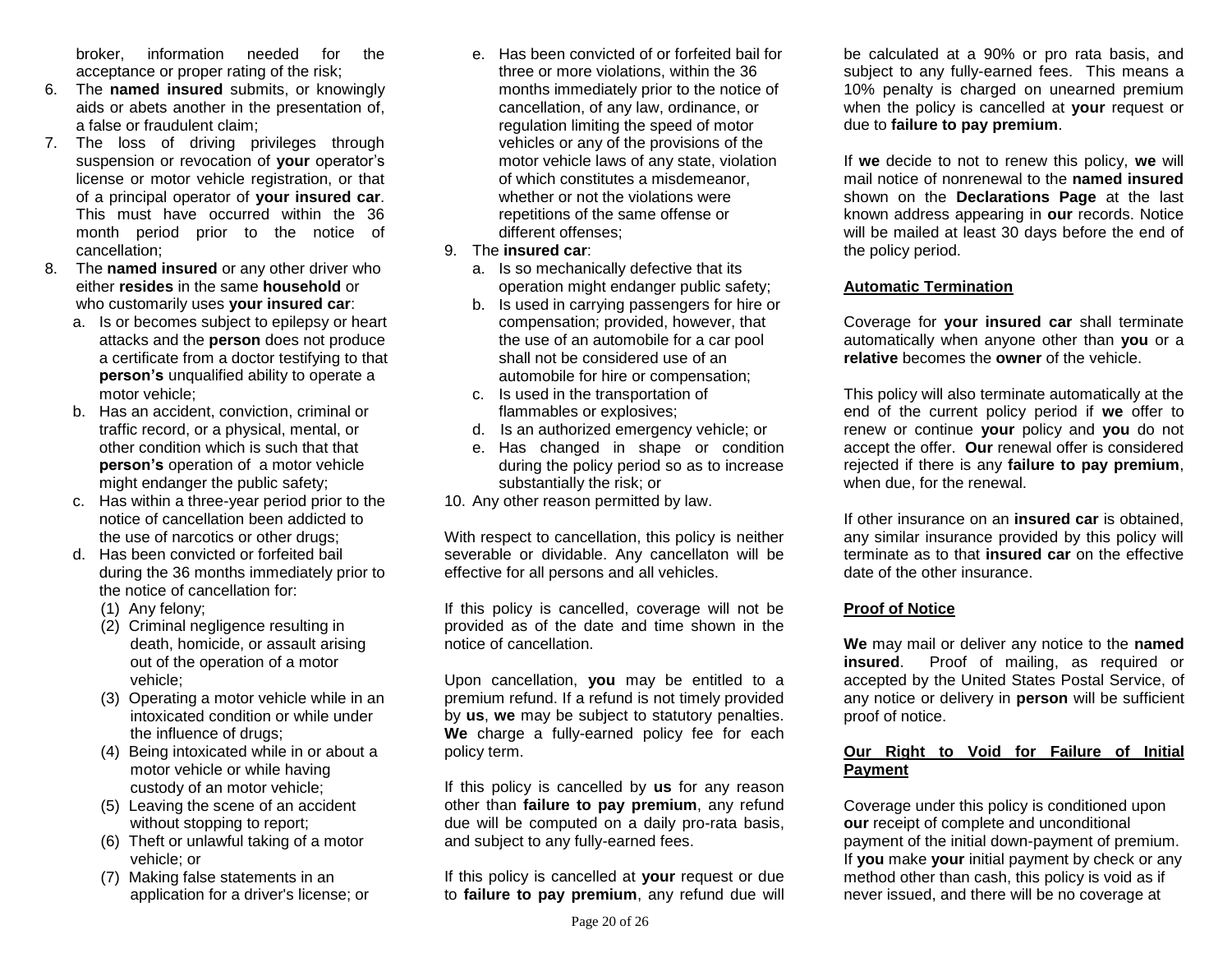any time, if the initial payment is not honored for any reason when first presented for payment to **your** bank or financial institution or if there is any **failure to pay premium**. If this policy is void **we** will not cover any claims, loss or damages of any kind. **You** must reimburse **us** for any amounts **we** are required by law to pay after **we** void the policy.

### **Policy Conformed to Statutes**

Terms of this policy that are in conflict with the statutes or other applicable law of the state where **you reside** when this policy is issued, as shown in **our** records, are hereby amended to conform to the applicable state law. All other terms remain in full effect.

### **Fraudulent Claims and/or Misrepresentation**

This policy is issued in reliance upon information provided on **your Application**. **We** have the right to deny coverage under this policy if **we** learn that **you** or **your** representative, at the time of **application**:

- 1. Made false statements or representations to **us** as to any fact or circumstance material either to **our** acceptance of the risk or to the hazard assumed by **us**;
- 2. Concealed or misrepresented any fact or circumstance material to either to **our** acceptance of the risk or to the hazard assumed by **us**; or
- 3. Engaged in fraudulent conduct.

**We** also will not provide coverage for, or payment to, any **person** who commits fraud against **our** interest or who intentionally makes misrepresentations in connection with any **accident** or **loss**.

But, if a court with proper jurisdiction finds a coverage denial for misrepresentation or fraud to be invalid or unenforceable as to a claim under Part I - Liability To Others Coverage, the coverage denial shall:

1. Not to apply to the portion of damages that is less than or equal to the **minimum limits** if

the innocent injured third **person** who sustains the **bodily injury** or **property damage** is not able to otherwise recover those damages from any other source if coverage under this Part I were to be denied; and

2. Apply and be enforced as to all other damages and Parts of this policy.

If **we** make any such payment under Part I, **you** must reimburse **us** for that payment plus **our** costs and attorney fees in any legal action taken to recover those sums.

### **Conditions Precedent**

There is no coverage provided under this policy until there has been full compliance with all of the terms and conditions of this policy.

#### **Bankruptcy**

The bankruptcy or insolvency of a **person** insured by this policy, or that **person's** estate, shall not relieve **us** of **our** obligations under this policy.

### **YOUR DUTIES & REPORTING ALL ACCIDENTS AND LOSSES**

**IMPORTANT:** For coverage as described in this policy to apply, all notice requirements, duties, and policy terms that apply must be properly performed. Not doing so may result in a claim or coverage being partially or fully denied.

But, if a court with proper jurisdiction finds a duty or condition invalid or unenforceable, the failure of a **person** to perform that duty or condition shall:

1. Not apply as grounds for coverage to be denied under Part I - Liability To Others Coverage, but only for the portion of damages that is less than or equal to **minimum limits** if the **person** who sustains the **bodily injury** or **property damage** is an innocent injured third party who is not able to otherwise recover those damages from any

other source if coverage under this Part I were to be denied.

2. Apply and be enforced as to all other damages and Parts of this policy.

All other duties and conditions shall apply and be enforced as to all other damages and coverage under this policy.

### **Notice of an Accident or Loss**

In the event of an **accident** or **loss**, it must be reported it to **us** or one of **our** authorized agents as soon as practicable. As a condition of coverage, this notice must be given within 30 days after the **accident** or **loss** occurs. The report must give time, place and circumstances of the **accident** or **loss** including the names and addresses of all injured parties and all witnesses involved in the **accident** or **loss**.

If **we** or **our** agent do not get notice as noted above from **you** or a **person** insured under this policy within 30 days of the date of the **accident**, an injured third party who has a claim against an **insured person** under Part I due to an **accident**  can give that notice to **us** in writing by U.S. mail.

### **Other Duties**

Anyone claiming any coverage under the policy must:

- 1. Cooperate with **us** and assist **us** in any matter concerning a claim or lawsuit, including the defense of any action or threatened action covered under the policy. The failure to cooperate and assist in the defense of any such action is a breach of this contract. If such breach relates to Part I and is prejudicial to **us**, that breach shall relieve **us** of **our** obligation to defend an **insured person** under Part I of this policy and of any liability to pay any judgment or other sum on behalf of that **insured person**.
- 2. Refuse to assume any obligation or incur any unreasonable and unnecessary expenses at the time of the **accident** or **loss**.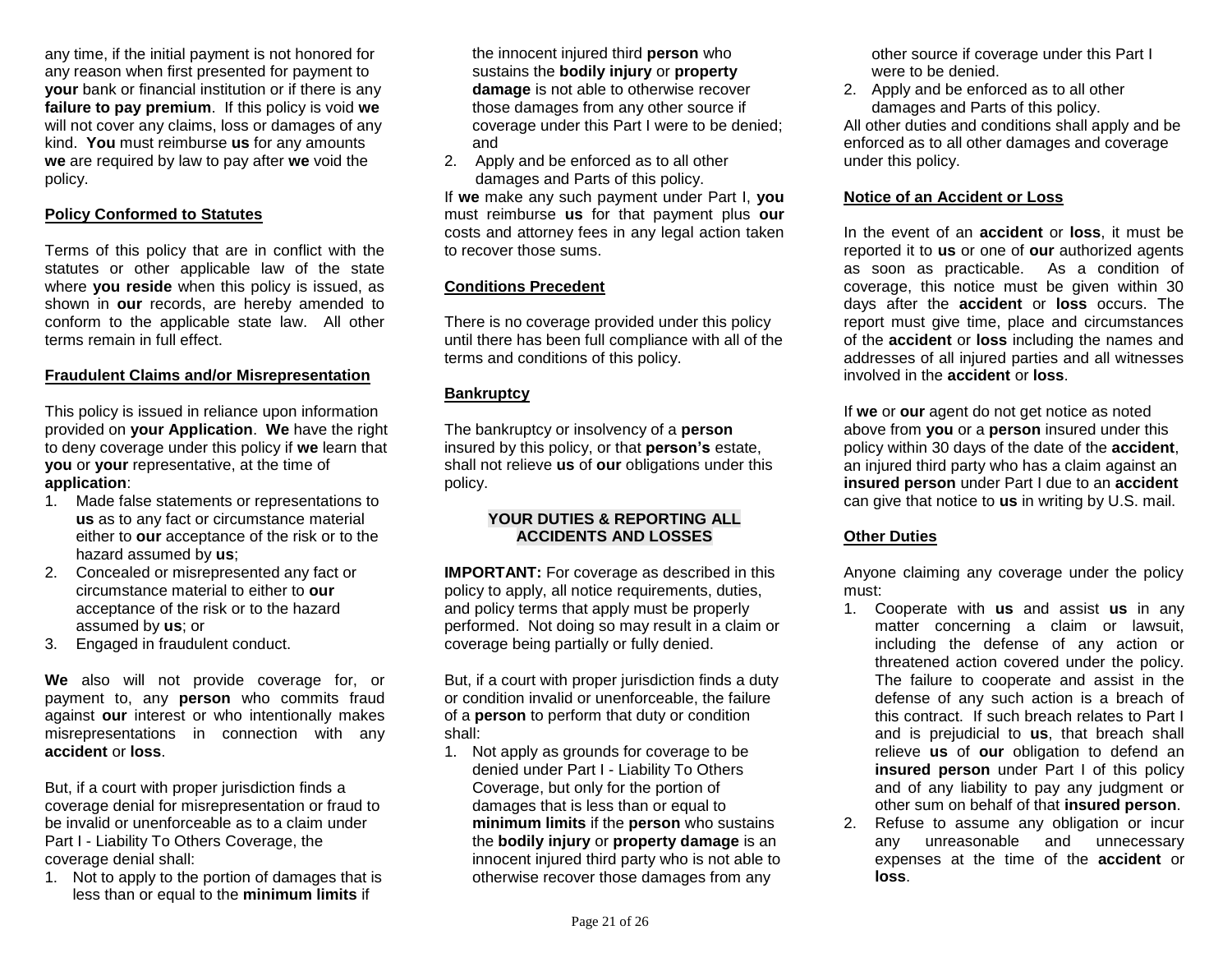- 3. Send **us** any legal papers relating to any claim or lawsuit, including a copy of every summons or other process relating to the coverage under Part I, as soon as practicable after its receipt. As to coverage under Part I, the duty to send a copy of a summons or other process can be met by a third party who sends those papers to **us** or **our** agent by certified mail or statutory overnight delivery within:
	- a. 10 days of the filing of those papers with the clerk of the court; or
	- b. 30 days from the date **our** name, or **our**  authorized agent's name, becomes known if the name was previously unknown;

but no later than 30 days prior to the entry of any judgment against the insured. The failure to so send legal papers, a summons or other process to **us** is a breach of this contract. If such breach relates to Part I and is prejudicial to **us**, that breach shall relieve **us** of **our** obligation to defend an **insured person** under Part I of this policy and of any liability to pay any judgment or other sum on behalf of that **insured person**.

- 4. Submit to physical examination at **our** expense by doctors **we** select as often as **we** may reasonably require.
- 5. Authorize **us** to obtain medical, wage and other records. Any medical records requested will pertain to the **bodily injury** arising from an **accident**.
- 6. Provide any written proof of **loss** that **we** require.
- 7. Submit to statements or examinations under oath and subscribe to the same as **we** may reasonably require. **We** may require that such statements or examinations be recorded and videotaped, as well as conducted individually and outside the presence of witnesses or other **persons** seeking coverage or benefits under this policy.
- 8. Provide **us** with any personal financial information **we** request for underwriting, policy servicing or claims handling purposes, or provide **us** with written authorization to

obtain such information. This includes such information as social security numbers, credit history and any other related information. AssuranceAmerica limits both the collection and use of customer information to the minimum needed to administer **our** business.

Anyone claiming any coverage under this policy must also:

- 1. Take reasonable steps after **loss** to protect an **insured car** and its equipment from further **loss**.If **you** fail to do so, any further damage will not be covered under this policy. **We** will pay reasonably necessary expenses incurred in providing that protection.
- 2. Report the total theft of the **car** to the police promptly and as soon as practicable after the **loss**.
- 3. Allow **us** to inspect and appraise the damage to an **insured car** before its repair or disposal.
- 4. If a hit and run motorist is involved, adequate proof of loss and a statement under oath must be filed with **us** within 30 days of **our** request.

**\*□\*□\*□\*□\*□\*□\*□\*□\*□\*□\*□** 

**IN WITNESS WHEREOF**, the Company has caused this policy to be executed and attested.

President

Marbury. **Secretary**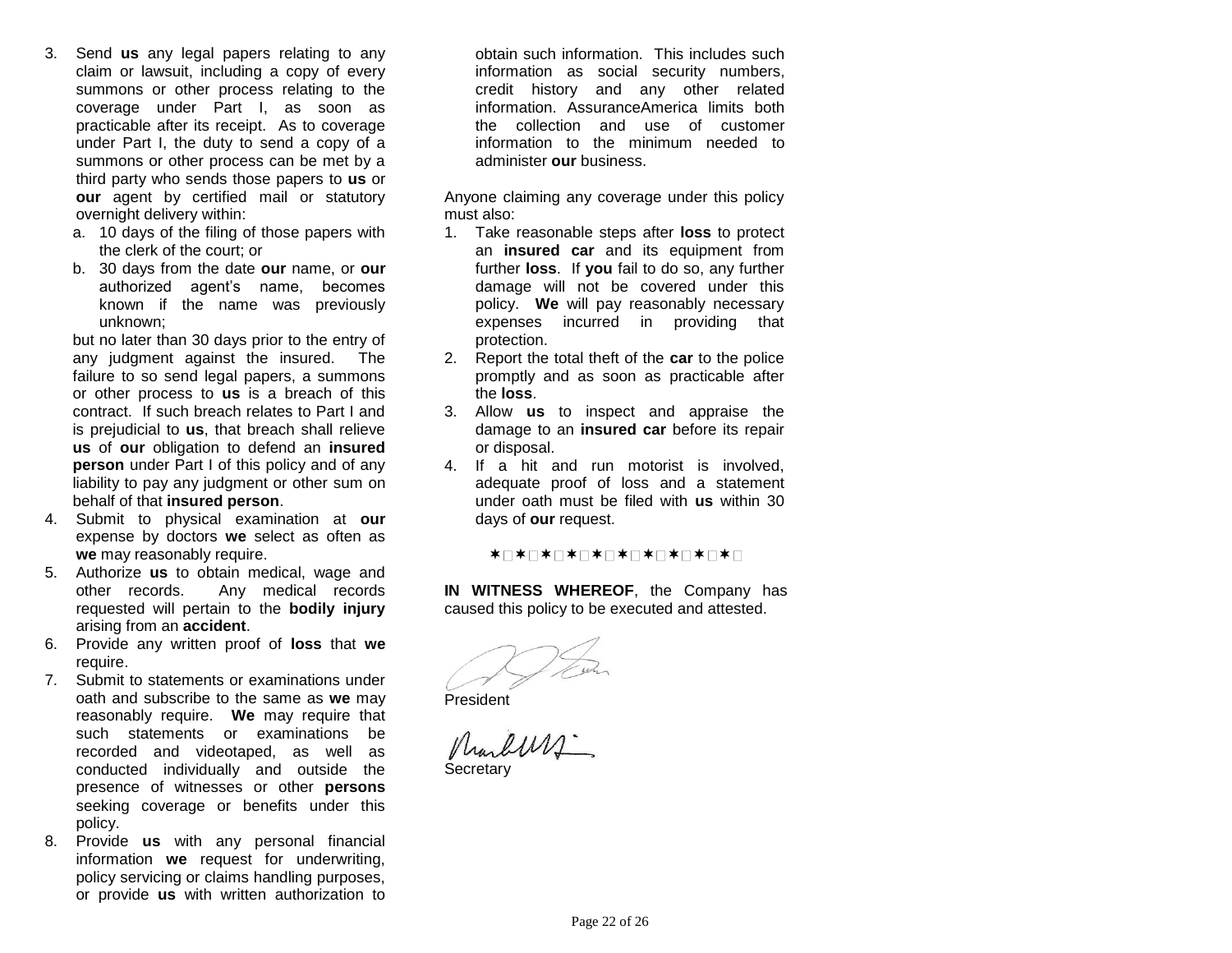### **ENDORSEMENTS**

When any Endorsement applies, all other terms, limits and conditions of the policy that do not conflict with the terms of the Endorsement shall continue to apply.

THE FOLLOWING NAMED DRIVER NON-OWNED COVERAGE ENDORSEMENT APPLIES ONLY IF FORM NUMBER E-400 APPEARS ON **YOUR** DECLARATIONS.

#### **NAMED DRIVER, NON-OWNED COVERAGE**

If **you** have elected Named Driver, Non-Owner Coverage, **we** will only cover the permissive use of a "**non-owned car**" by the **named insured**. The following policy changes shall apply:

- 1. The general policy definition of "**you**" and "**your**" are revised and "**you**" and "**your**" mean the **named insured**. No entity or **person** other than the **named insured** has any insurance under this policy.
- 2. The definition of "**insured person**" is revised in all parts of the policy and "**insured person**" means the **named insured**. No entity or **person** other than the **named insured** has any insurance under this policy.
- 3. No coverage applies under the policy for use of any **car** other than the permissive use of a **non-owned car** by a **named insured**.
- 4. No coverage applies under the policy for any **person** other than the **named insured**.
- 5. The "Other Insurance" clause in every part of this policy is revised and any insurance **we** provide shall be excess over any other applicable insurance, self-insurance or bond providing the same or similar insurance or benefits. This will not apply for:
	- a. Part I Liability to Others Coverage in relation to a policy of liability insurance that applies to a motor vehicle **owned** by a **person**, firm, or corporation engaged in the **business** of retail sales of motor vehicles and that policy is issued to that

**business**, but only if the **named insured** is:

- (1) **Operating** that motor vehicle; and
- (2) Not employed by the motor vehicle's **owner** or that **business**.
- b. Part III Uninsured Motorist Coverage as otherwise required by Georgia law or as decided by a court with proper jurisdiction.
- 6. No Car Damage Coverage applies under the policy.

E-400 (05/2010)

THE FOLLOWING NAMED DRIVER EXCLUSION ENDORSEMENT APPLIES ONLY IF FORM NUMBER E-500 APPEARS ON **YOUR** DECLARATIONS.

#### **NAMED DRIVER EXCLUSION**

If one or more **persons** have been shown on the **Declarations Page** as Excluded Drivers or **you**  have elected to exclude any drivers from coverage under this policy, **we** do not provide any coverage under any part of this policy for any **accident** or **loss** that occurs while any Excluded Driver is operating a **car** or any other motor vehicle.

When the Excluded Driver is operating a motor vehicle, no coverage applies for the Excluded Driver or anyone else, including but not limited to claims against **you**, **relatives**, or any other entity or **person** who may be vicariously liable or liable for negligent entrustment with respect to any **accident** or **loss** arising out of the operation of a motor vehicle by any named Excluded Driver.

Driver exclusions shall apply to all renewals, reinstatements after a lapse, continuation and replacement policies unless **you** notify **us** in writing that the election is revoked and **you** pay the additional premium for coverage of that driver.

E-500 (05/2010)

THE FOLLOWING LIMITED COVERAGE ENDORSEMENT APPLIES ONLY IF FORM NUMBER E-25 APPEARS ON **YOUR** DECLARATIONS.

#### **LIMITED COVERAGE ENDORSEMENT**

If this Endorsement applies, **you** have elected a low-priced restricted **car** policy with more coverage limitations. **Your** policy is amended and the limitations, restrictions, exclusions and terms described in this endorsement shall also apply.Please read **your** Personal Car Policy and this endorsement carefully.

**Warning**: **You** must notify **us** of all drivers who **reside** in **your household** and all regular and frequent drivers of any **car** listed on this policy that this is a limited policy. Drivers who **reside** in **your household** but are not listed as drivers on the **Declarations Page** have no coverage under this policy. Coverage under Part I - Liability to Others for use of a **car** by a permissive driver who is not **your relative** does not apply in excess of the **minimum limits** and types of coverage required under state law. The definition of "**insured person**" under Part I is revised to exclude permissive drivers from the definition for any coverage in excess of **minimum limits**.

### **Definitions**

1. The definition of "**insured car**" is deleted and replaced by the following when the phrase appears in **bold** print in the policy or any endorsement issued by **us**:

"**Insured car**" means:

- a. Any **car** described on the **Declarations Page**.
- b. Any **car you** acquire to replace a **car** described on the **Declarations Page**, subject to the following conditions:
	- (1) The existing coverages on the **car**  replaced will apply to a replacement **car** as of the date it is acquired if **you** notify **us** within 3 days (weekends and legal holidays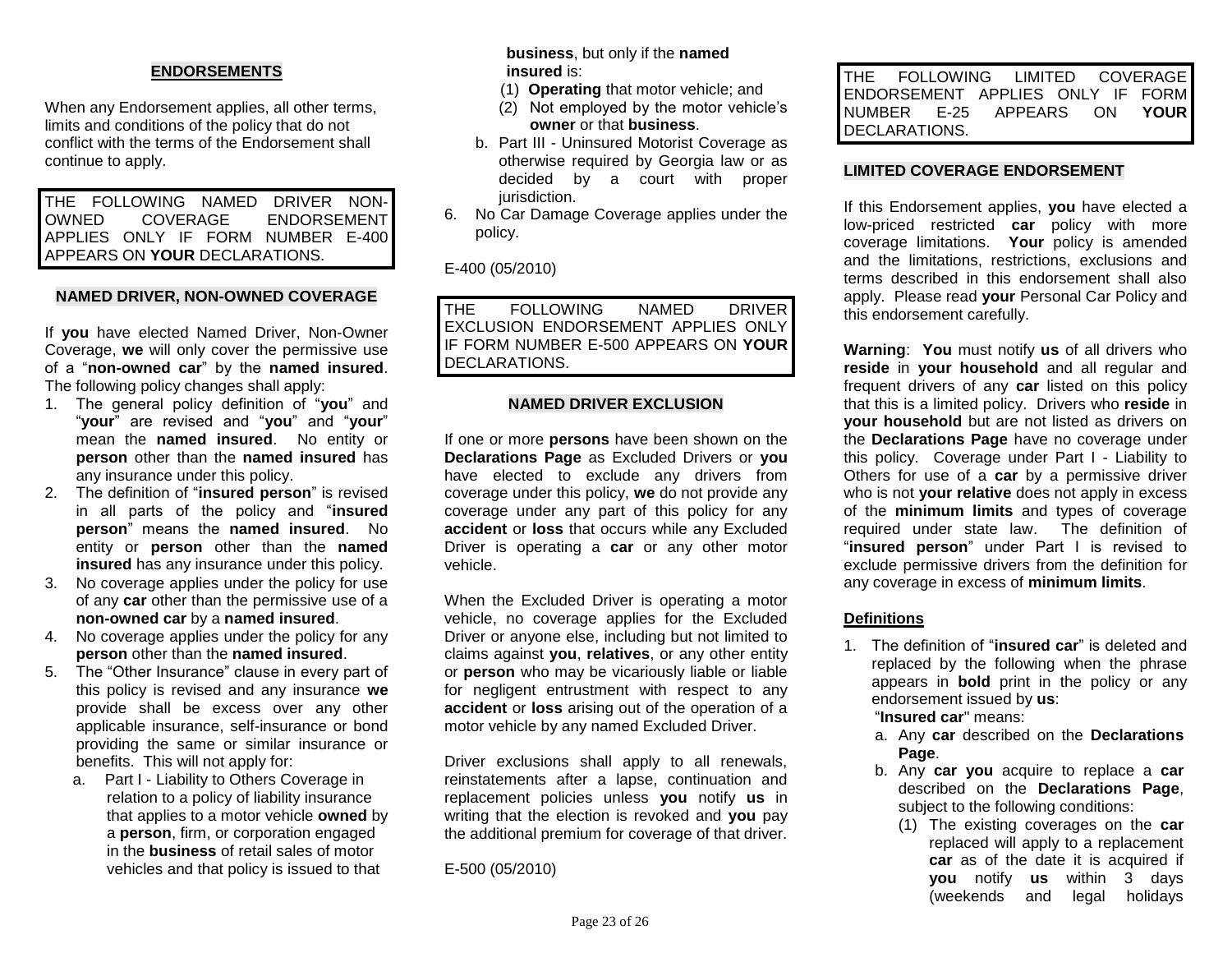excluded) of the date it is acquired by **you**. Car Damage Coverage shall not apply to the replacement **car** if **we** do not get notice within those 3 days.

- (2) A replacement **car** will not be provided more coverage than applied to the **car** it replaced until and unless **you** ask **us** to add coverage and **our** conditions are met. If **you** add coverage or increase limits, that added coverage or increased limit does not apply until after **you** have asked **us** to add the coverage or increase limits.
- c. Any additional **car**, other than a replacement **car**, that **you** acquire during the policy period, but only after:
	- (1) **You** give **us** notice the **car** has been acquired by **you**;
	- (2) **We** agree to to insure that **car**;
	- (3) **We** insure all **cars you own**.

No Car Damage Coverage shall apply to an additional **car** until after the time **you** give **us**  notice **you** have acquired the **car**, unless it is a replacement **car** and those conditions have been met.

### **LIABILITY TO OTHERS – LIMITED COVERAGE**

#### **Insuring Agreement**

The following is added to the Insuring Agreement in Liability To Others:

Notwithstanding anything to the contrary set forth in **your** policy, except where not permitted by law, **our** duty to settle or defend ends when **we** offer to pay **our** limit of liability for payment of a judgment or settlement, or when the limit is paid into a court that has jurisdiction.

# **Additional Definition Used In Liability To Others Only-Limited Coverage**

The definition of "**insured person**" and "**insured persons**" as used in Part I are deleted and replaced with the following:

"**Insured person**" or "**insured persons**" means:

- 1. **You**, with respect to liability arising out of the ownership, maintenance or use of an **insured car**.
- 2. **You**, while driving a **non-owned car** with permission of its **owner**.
- 3. Any **person** other than **you** or a **relative** using an **insured car** with **your**  permission, but only up to **minimum limits**.
- 4. Any other **person** listed as a driver on the **Declaration Page** while driving an **insured car**.
- 5. A **relative** listed as a driver on the **Declaration Page**, with respect to an **accident** while driving a **non-owned car** with permission of its **owner**.
- 6. Any Additional Interest shown on the **Declarations Page**, with respect to liability arising out of the use of the **insured car** by a **person** described above. Inclusion of an Additional Interest Insured shall not increase the limit of liability that applies to the operator of the **car**. Coverage for the Additional Interest insured is excess over any other valid insurance. Coverage for an Additional Interest insured is limited to the **insured car** for which the Additional Interest insured has been shown on the **Declarations Page**.

# **Exclusions**

The following are added to the Exclusions in Liability To Others:

- 1. Except where prohibited by law, **we** will not defend, and no coverage is provided, for any **person** who **resides** in **your household** and who has a operator's or **driver's license** if that **person** is not listed in **our** records as a driver on the policy.
- 2. Coverage under Liability to Others, including **our** duty to defend, does not apply to any use of a **car** without the express permission of its **owner**.
- 3. Coverage under Liability to Others, including **our** duty to defend, does not apply for **bodily injury** or **property damage** that results from an **accident** or **loss** that occurs while the insured is committing a felony. This does not apply to:
	- a. Any felony codified under the state's motor vehicle laws; or
	- b. The portion of the damages that is less than or equal to **minimum limits** if the **person** who sustains the **bodily injury** or **property damage** is:
		- (1) An innocent, injured third party who did not participate in, contribute to, direct or consent to the felonious act or attempts to elude law enforcement; and
		- (2) Not able to otherwise recover those damages from any other source if coverage under this Part I were to be denied.

### **Limits of Liability**

The following is added to the Limits of Liability in coverage for Liability To Others:

Notwithstanding any limit of liability set forth in the policy, on any endorsement or on the **Declarations Page**, the **minimum limits** is the most **we** will pay for **bodily injury** and **property damage** resulting from an **accident** where the **insured person** is anyone other than **you** or a driver shown on the **Declarations Page**.

## **MEDICAL PAYMENTS – LIMITED COVERAGE**

# **Additional Definitions Used in Medical Payments Only**

The definition of "**insured person**" and "**insured persons**" as used in Medical Payments coverage is deleted and replaced with the following:

As used in Medical Payments coverage, "**insured person**" or "**insured persons**" means:

a. **You**;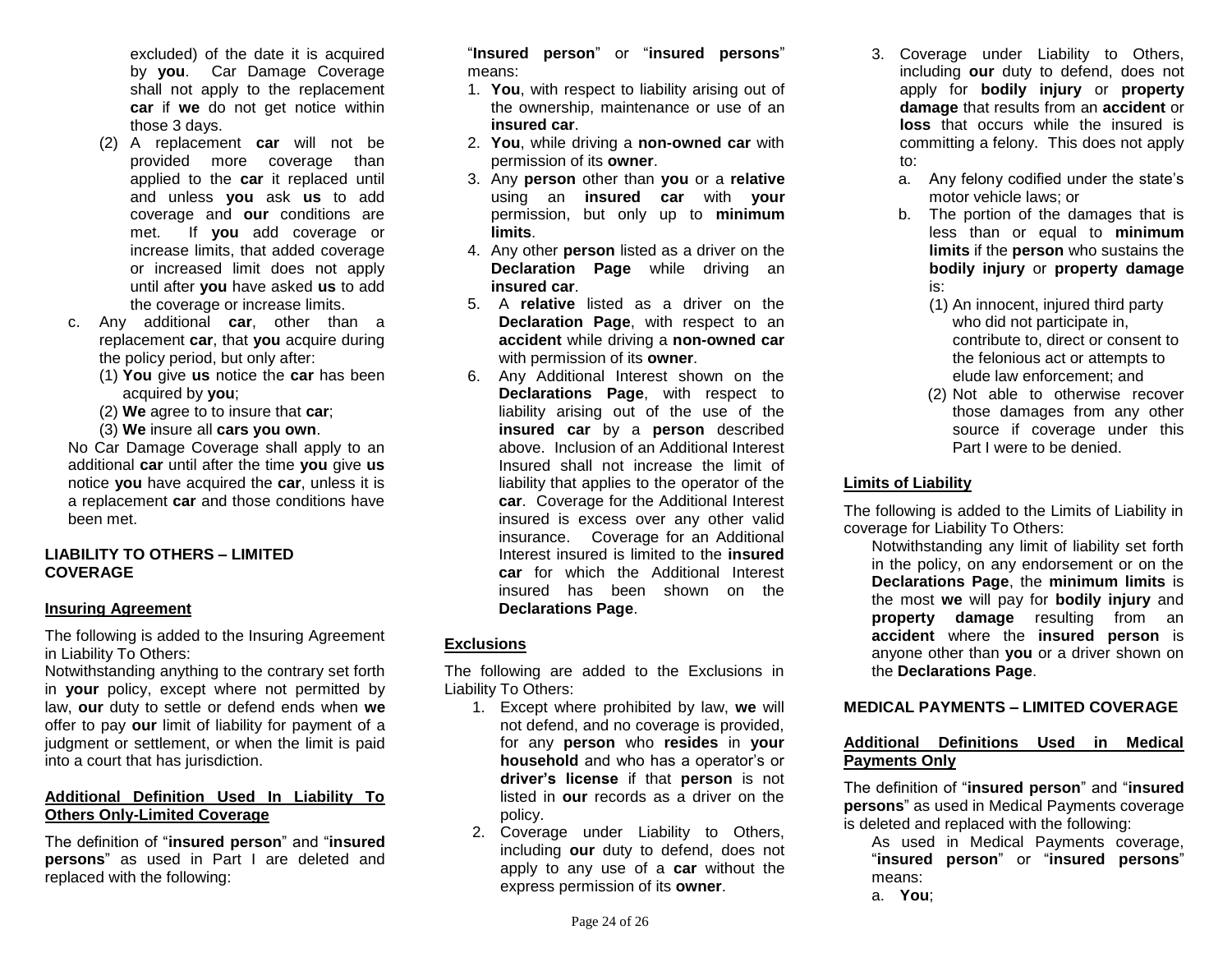- b. Any **relative** listed as a driver on the policy and shown in **our** records; or
- c. Any other **person** listed as a driver on the **Declarations Page**;

while legally **occupying** an **insured car**.

# **Exclusions**

The following are added to the Exclusions in Medical Payments coverage:

This coverage does not apply for **bodily injury** to any **insured person**:

- 1. Sustained while:
	- a. Driving while intoxicated; or
	- b. Driving while under the influence of alcohol or a controlled substance.
- 2. Cited for driving while impaired or intoxicated in connection with the **accident** that causes the **bodily injury**.

# **Other Insurance**

The following is added to Other Insurance in Medical Payments Coverage:

If there is applicable insurance, selfinsurance, health coverage or benefit program on **bodily injury** covered by this part, this insurance shall be excess to all other insurance, self-insurance coverage and benefit programs that pay for medical expenses or funeral expenses.

If there is any insurance or self-insurance with the same priority as the coverage **we**  provide under this part, **we** will not pay more than **our** share. **Our** share is the proportion that **our** limit of liability bears to the total of all applicable coverage and benefit limits.

# **UNINSURED MOTORISTS**

# **Additional Definitions Used in Uninsured Motorist Coverage Only**

The definition of "**insured person**" and "**insured persons**" as used in Uninsured Motorist Coverage is deleted and replaced with the following:

- 1. As used in Uninsured Motorist Coverage, "**insured person**" means:
	- a. **You**.
	- b. A **relative**.
	- c. Any other **person** who uses or is **occupying** an **insured car** with **your** permission, but with limits only up to the **minimum limits** for **bodily injury**.

# **Limits of Liability**

The following is added to the Limits of Liability in Uninsured Motorist Coverage:

Notwithstanding any limit of liability set forth in the policy, on any endorsement or on the **Declarations Page**, the most **we** will pay for **bodily injury** for an **insured person** other than **you**, a **relative**, or a driver listed on the **Declarations Page**, is the **minimum limits**  for **bodily injury**.

# **CAR DAMAGE COVERAGE**

# **Exclusions**

The following is added to the Exclusions in Car Damage Coverage:

- 1. Coverage does not apply to **loss** if the driver of the **insured car** was, at the time of an **accident**:
	- a. Speaking on a cell phone, Blackberry or similar device; or
	- b. Texting, instant messaging or e-mailing on a cell phone, PDA, Blackberry, computer or similar device.
- 2. Coverage does not apply to **loss** that occurs while the the operator of an **insured car** is committing a felony. This does not apply to:
	- a. Commission of any felony codified under the state's motor vehicle laws by **you** or a **relative**; or
	- b. **Loss** caused by a **person** who has stolen an **insured car**.
- 3. Coverage does not apply to **loss** to an **insured car** while being operated by a **person** with an operator's or **driver's license** who **resides** in **your household** if

that **person** is not a listed driver on this policy in **our** records.

# **GENERAL PROVISIONS**

# **Policy Period, Territory**

This policy applies only to **accidents** and **losses** that occur during the policy period as shown on the **Declarations Page** and within the United States of America or Canada.

E-25 (03/09)

THE FOLLOWING **DIRECT REPAIR PROGRAM (DRP)** ENDORSEMENT APPLIES ONLY IF FORM NUMBER E-100 APPEARS ON **YOUR DECLARATIONS PAGE**.

# **DIRECT REPAIR PROGRAM (DRP) ENDORSEMENT**

In exchange for a reduction in premium under Car Damage Coverage, it is agreed that any covered repairs will be completed at an approved DRP facility. If **you** choose to repair the damaged property at a shop other than an approved DRP facility, **we** will remove the discount from **your** policy from the inception date of the discount. If there is not a designated DRP facility within a thirty (30) mile radius from the address listed on your **Declarations Page**, then **you** may choose any repair facility without loss of the applicable discount.

# E-100 (05/10)

THE FOLLOWING **RENTAL CAR COVERAGE** ENDORSEMENT APPLIES ONLY IF FORM NUMBER E-200 APPEARS ON **YOUR DECLARATIONS PAGE**.

# **RENTAL CAR COVERAGE ENDORSEMENT**

In consideration of an additional premium charge, Part V – Car Damage Coverage - is extended to a rented **car**. The rental **car** may be for pleasure